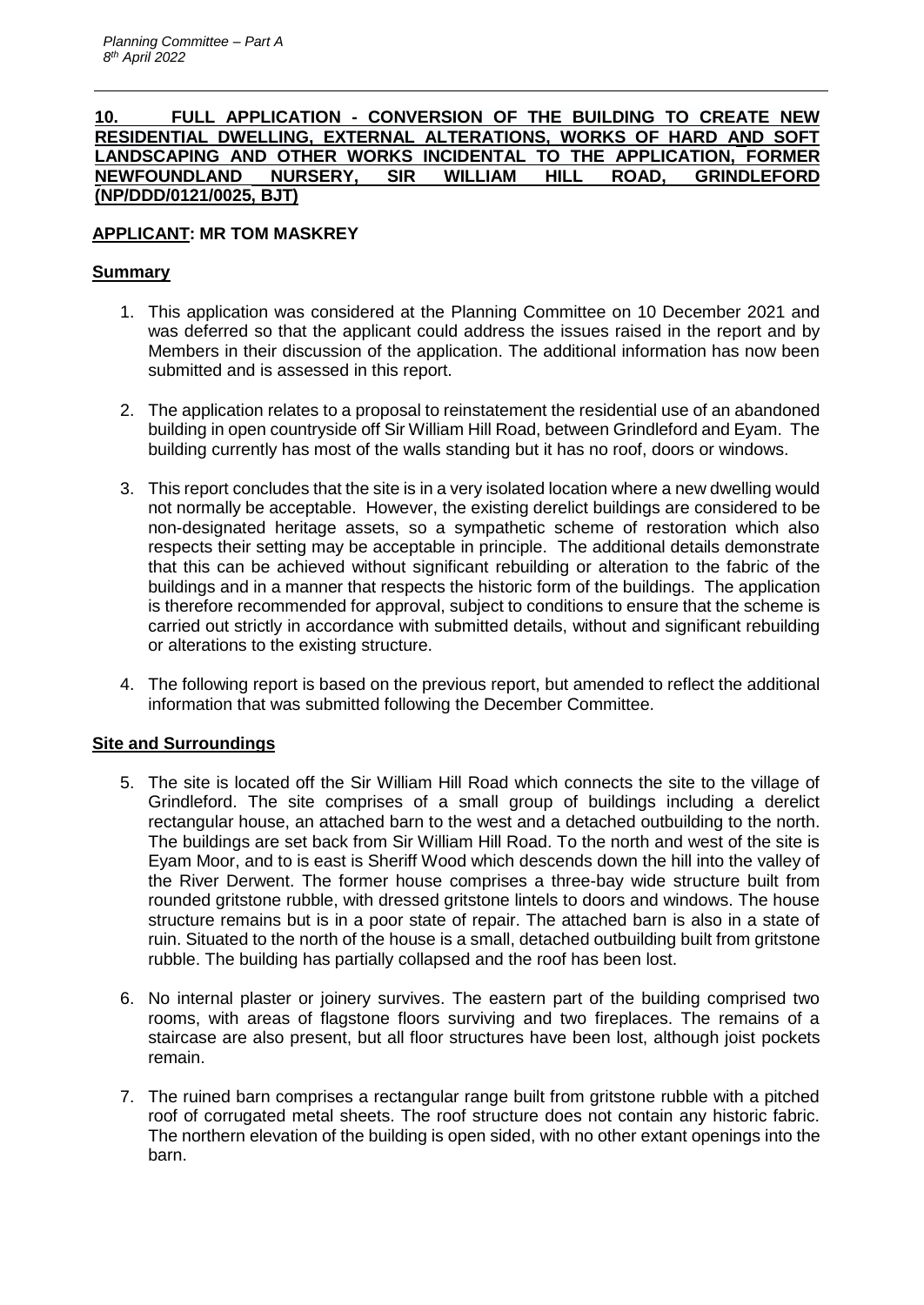## **Proposal**

- 8. The application is for the conversion and rebuilding of the main house and associated outbuildings to provide a dwelling (Class C3 residential) and other works incidental to the application proposal. The application proposes the rebuilding and reinstatement of the existing house and outbuildings for residential use, together with other external works associated with the proposals.
- 9. The application is accompanied by a Heritage Statement, a Sustainability Statement, a Structural Inspection report, and a tree survey, with a covering letter which sets out planning policies and draws the key conclusions of these reports together. The supporting statement with the application says that the aim is to reuse the existing structures and convert these to a new dwelling, providing an overall enhancement to the site.
- 10. The existing access from Sir William Hill Road to the site would be retained and used and parking would be provided within the site for three cars.
- 11. Following the discussion at the December Planning Committee meeting, at which the application was deferred, the following additional information has been submitted:

Revised drawings show the following:

- Confirm that the roof is proposed as stone slate.
- The extent of the residential curtilage is confirmed and is defined by drystone walls, the location of which is based on historic drawings.
- Car parking for three vehicles is within the curtilage and screened by a drystone wall.
- The site location plan shows the existing access track as the access to the dwelling.
- Revised window details

The applicant's agent also advises that they have also had clarification from the statutory service providers that all services can be provided below ground.

The agent has also submitted a further Structural Survey which confirms that the existing building is capable of conversion.

#### **RECOMMENDATION:**

**That the application be APPROVED subject to conditions covering the following:**

- **1. Standard 3 year time limit**
- **2. Carry out in accordance with amended plans and specifications**
- **3. Detailed design conditions relating to materials, windows, doors and rainwater goods**
- **4. Development to be carried out within existing structure, with no rebuilding other than where specifically agreed with Authority.**
- **5. Withdraw permitted development rights for alterations, extensions, outbuildings and means of boundary enclosure, other than those shown on approved plans.**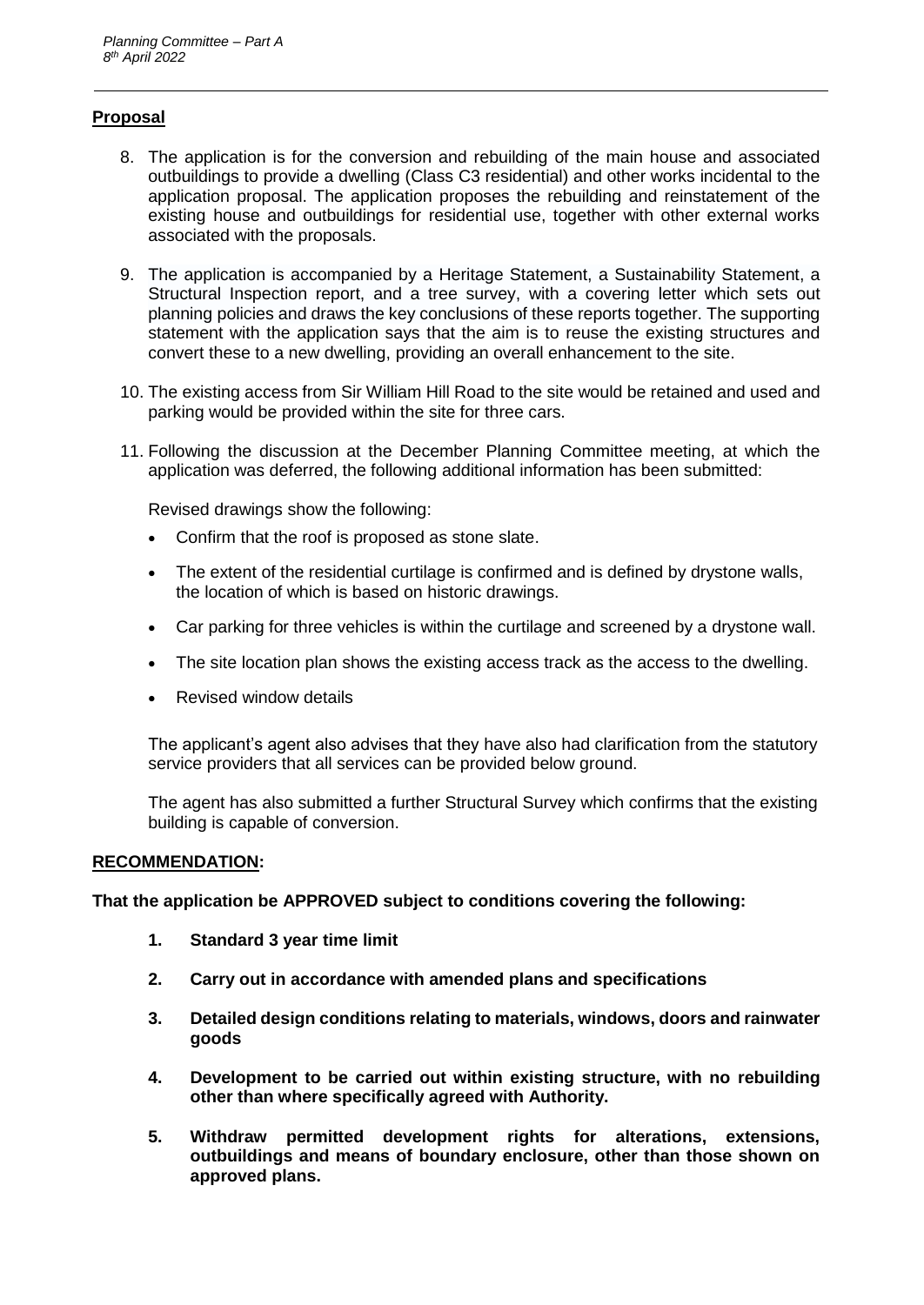- **6. Submit and agree details of external lighting.**
- **7. Carry out landscaping in accordance with approved plans.**
- **8. Archaeology conditions.**
- **9. Underground all service lines on land in applicant's ownership and control.**
- **10. Highway conditions.**
- **11. Submit and agree details of sewage package scheme.**

#### **Key Issues**

- Whether the development is acceptable in principle.
- The impact of the development on the landscape character and cultural heritage of the National Park.
- The design of the proposed development.

## **History**

There have been no previous planning applications relating to this site (N.B. The Parish Council reference to a previous application appears to be incorrect).

## **Consultations**

12. Parish Council – "*This is the second application for conversion to a dwelling in 15 years, on this site. The Parish Council recommends approval ,with the following conditions .*  1. The development does not exceed the existing floor area , or height of the current

*buildings.*

*2. All power cables, telephone cables, mains pipe work are underground on site and on public roadside verges from the utilities in place at present .*

*3. The dwelling is to be used by the purchaser only and not for rental, holiday let, etc.* 

*4. No further buildings to be allowed within the site boundary of the former Newfoundland Nursery as indicated on the location map, or within the site boundary of the proposed development above.*

*5. I assume that the existing track to the site, is the proposed access, this should not be tarmac, block paved."*

13. Highway Authority – No objections subject to conditions:

*1. At the commencement of operations on site (excluding demolition/ site clearance), space shall be provided within the site curtilage for storage of plant and materials, site accommodation, loading and unloading of goods vehicles, parking and manoeuvring of site operatives and visitors vehicles, laid out and constructed in accordance with detailed designs to be submitted in advance to the Local Planning Authority for written approval and maintained throughout the contract period in accordance with the approved designs free from any impediment to its designated use.* 

*2. Before any other operations are commenced, excluding condition 1 above, the existing access to Sir William Hill Road shall be provided with visibility sightlines of 203m in both directions, as measured from a point located centrally and 2.4m back into the access. The area within the sightlines shall thereafter be kept clear of any object greater than 1m in height (0.6m in the case of vegetation) above the nearside carriageway channel level.* 

*3. The premises, the subject of the application, shall not be occupied until space has been provided within the application site in accordance with the application drawings for the parking and manoeuvring of residents and delivery vehicles, laid out, surfaced and*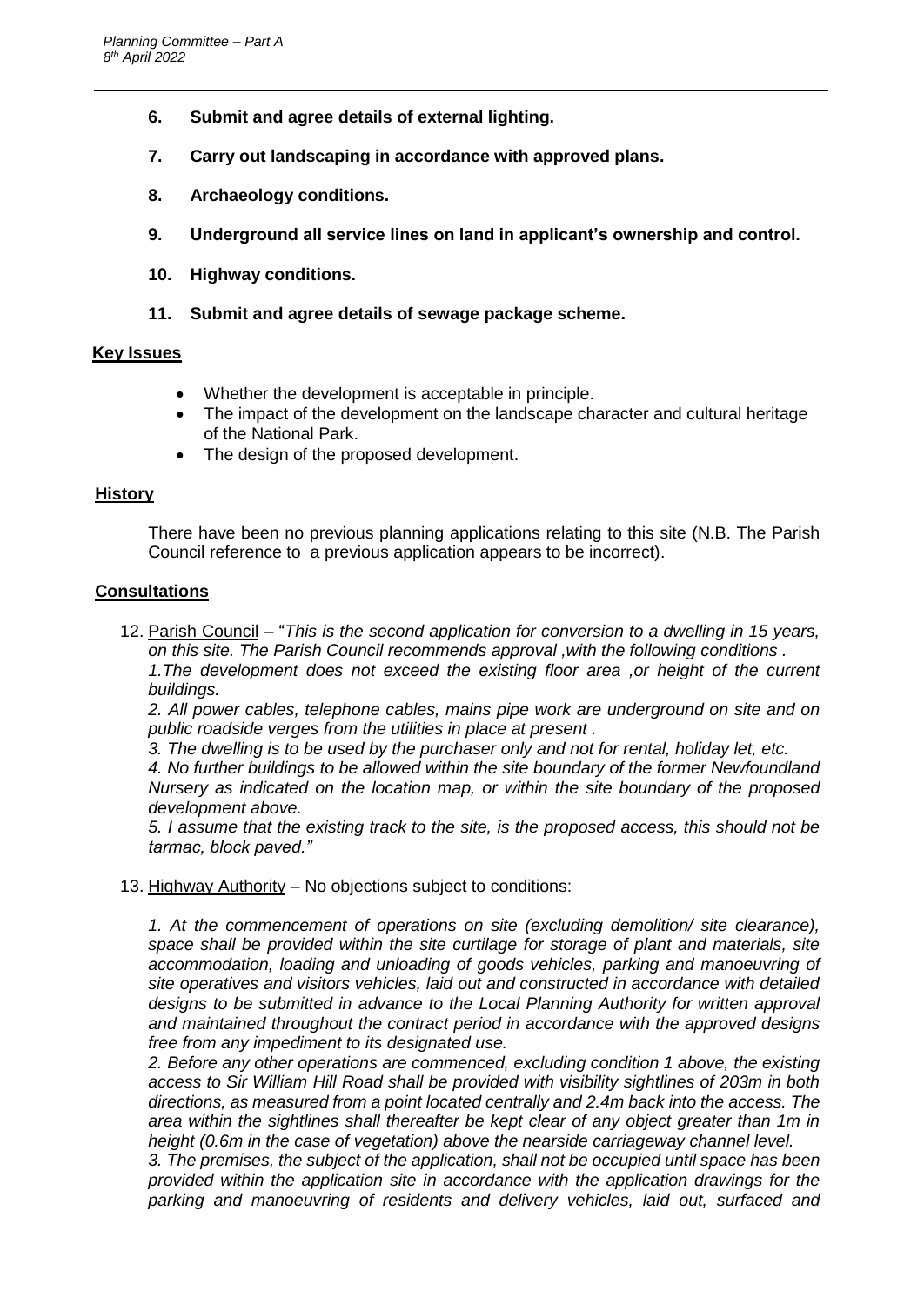*maintained throughout the life of the development free from any impediment to its designated use.* 

*4. No development shall take place until details of the provisions for the storage and recycling of refuse have been submitted to and approved in writing by the Local Planning Authority. Such provisions shall be made / constructed prior to the first occupation of the building and shall thereafter be made permanently available for the occupants of the building.* 

*5. There shall be no gates or other barriers within 5m of the nearside highway boundary and any gates shall open inwards only.*

- 14. District Council: No response.
- 15. PDNPA Building Conservation Officer:

*"The site is in a rural location and the buildings have been derelict for some considerable time, there is no roof on the former dwelling part of the building. The site is a former nursery, the Heritage Statement giving some history of the development. The ruin is in the middle of the rural site and doesn't have any defined curtilage to it, the remains of a small outbuilding are close to it. Converting the ruin to a domestic house with associated curtilage development of parking and garden provision which would include hard*  landscaping would negatively affect the rural setting. Whilst not forming part of the current *application there could be a future pressure for additional domestic buildings on the site such as garaging and sheds, this would significantly impact the setting. The provision of services to the building may have an impact either visual or if to be buried, the details should be submitted to enable an informed decision to be made. In its current form the building sits well within the landscape and natural environment. The building has begun to be reclaimed by nature, as a ruin within the rural enclosure at the edge of Eyam Moor it makes a contribution to the local landscape. By converting it to a habitable dwelling will significantly change the way it sits within its environment, and how it affects it. Part of the value and significance of the building is the way it now fits within the natural environment, any conversion would have a negative impact on this. The building design in looking at the proposals for the building itself this appears to work reasonably well in its current form with very little loss of historic fabric to create a layout that works for modern living. The proposal will use the existing openings, with a couple unblocked. The proposals could be amended for a suitable scheme for the building, with the appropriate details. This would be subject to the principle of conversion of the ruin being acceptable. Externally the proposals work with the existing openings, with some in the attached barn that have historically been blocked being unblocked. Details of windows and doors have been submitted at 1:50, more details would be better at an appropriate scale. Within the main building some windows are proposed to have fixed external shutters, the differentiation in window styles is suitable way to demonstrate these two building uses.*  The split should be based on evidence of features or use. There is a small amount of *discussion within the Heritage Statement about the sections of development and use, this could be clearly shown on a plan.*

*For the attached barn the north elevation, it is unclear from the plans and there is limited detail within the supporting documents, but it looks like a large, glazed arrangement within the existing large opening. This would be an honest treatment for the large opening, less sub-division within the glazing may reduce the impact further. A small amount of wall is required to be built to accommodate the glazing. It is proposed for the roof to be reinstated using natural blue slates and the corrugated roof of the barn replaced with natural blue slates. The use of material should be informed by evidence of roofing material onsite. Internally it is proposed to retain the historic stone fireplaces, and the stairs are proposed to follow the historic ones evident from stones onsite. On the ground floor some building of likely collapsed internal walls is proposed and two breaches of historic fabric, at least one a former external wall, to enable all three elements of the property to be accessed internally. At first floor level two further breaches are proposed,*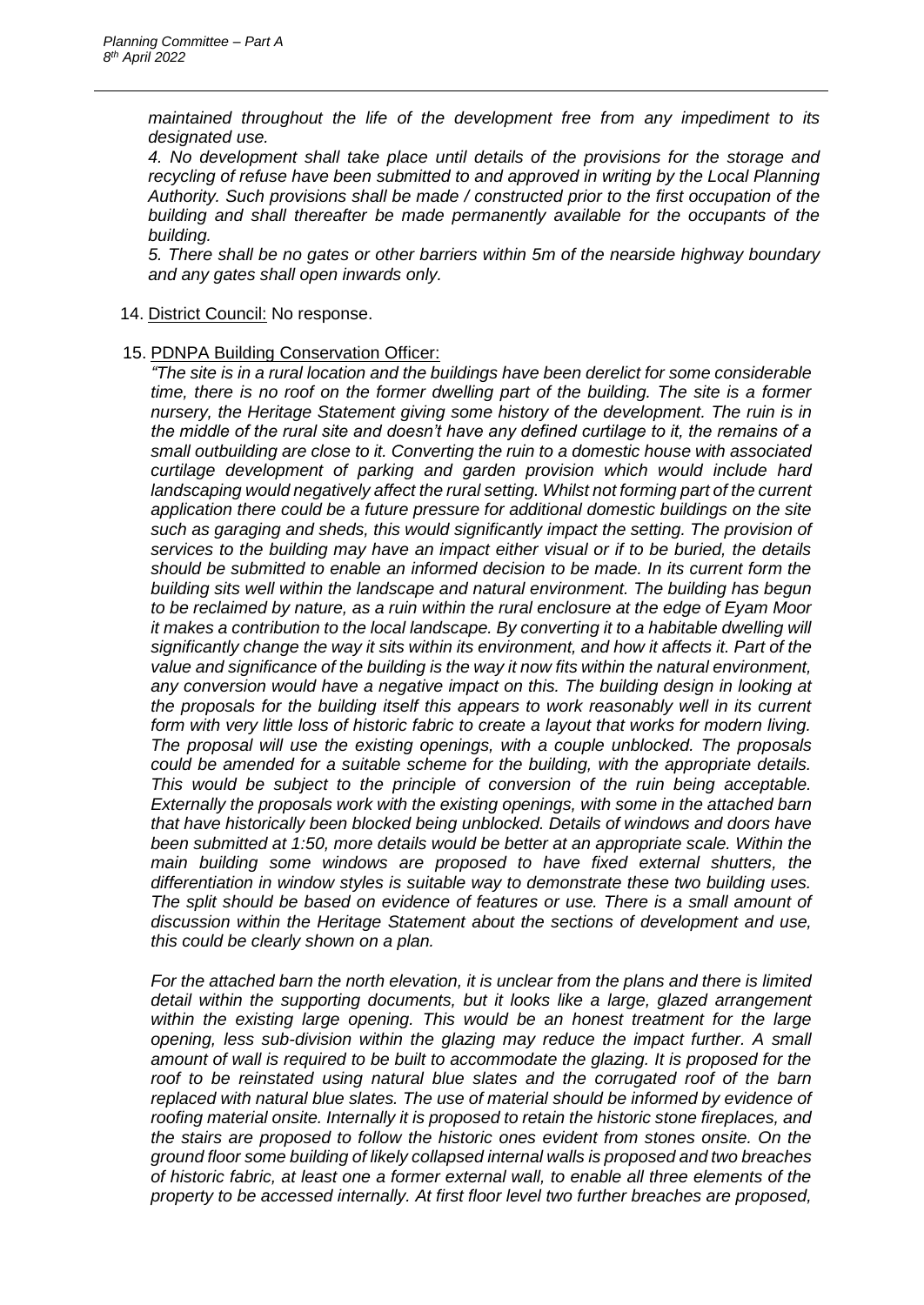*along the spine wall, with further consideration of the stairs and bathroom arrangements, would it be possible to reduce the need for these breaches? This could also remove the need for a stud wall close to the historic fireplace which could detract. The rooflights are concerning, especially the ones to the south elevation. This is the elevation most visible from the road, guidance in the Alterations and Extensions SPD says they are best confined to the rear roof slopes. They are located quite low down the roof, again not within SPD guidance. They are above the windows, which fits guidance, however they are a rather domestic feature and proposed in the former agricultural part. This would not be suitable in terms of building interpretation, they should be omitted from this location as the rooms do have a window for natural light. Rooflights are also proposed on the north elevation, again in the former agricultural part, this area is an entrance way/corridor with an external door. It would be better if they were removed from the proposals. New walls are proposed to the north and south of the building to define the curtilage, they are proposed to be drystone walls, which should be of the same material and design as others on the whole enclosure reflecting the traditional material and detailing.*

*Details that could assist with an informed decision on the building would be the treatment of the ground floor for insulation, RWG, ventilation for extracts and SVPs that should be internal, other external service requirements e.g. flues for wood burners. The use of materials for the proposal should be detailed, these should be traditional.* 

*In summary the conversion of this derelict building would have a negative impact on its significance and its setting. The proposals require some amendments and additional information for an informed design decision should it be felt a conversion may be suitable at this location".*

Comments on previously submitted additional/revised details: "*My comments will remain the same on the location. For the building design some amendments have been made to the proposals to address some of the comments raised in the previous consultation.*

- *Window plans – more detailed drawings of the cross sections have been submitted.*
- *External shutters – these have now been removed to the proposed elevations, addressing concerns that the previous proposal was not based on evidence of externally opening shutters.*
- *Barn glazing – the rebuilding has been omitted and glazing shown across the whole opening, this is more honest. The glazing is shown sub-divided as before.*
- *Roof material – the drawings have been amended to state "as existing onsite", although the exact material to be used has not been confirmed.*
- *Internal layout – this has been amended for the stairs and bathroom layout to remove the breach of historic fabric, this is welcomed.*
- *Rooflights – all 4 remain in the same position so these concerns have not been addressed.*
- *Details – additional details have not been submitted".*

#### No comments on latest revised plans at the time of writing

16. PDNPA Archaeology: Makes the following comment (quoted in full as it gives important detail about the history and significance of the site):

#### Recommendation: *In the first instance I request that :*

 *The additional information detailed above and requested by other Officers is provided,*  to allow a proper consideration of the significance of the heritage asset and the impact of *the proposed development.* 

*The proposals amended in accordance with officer advice.*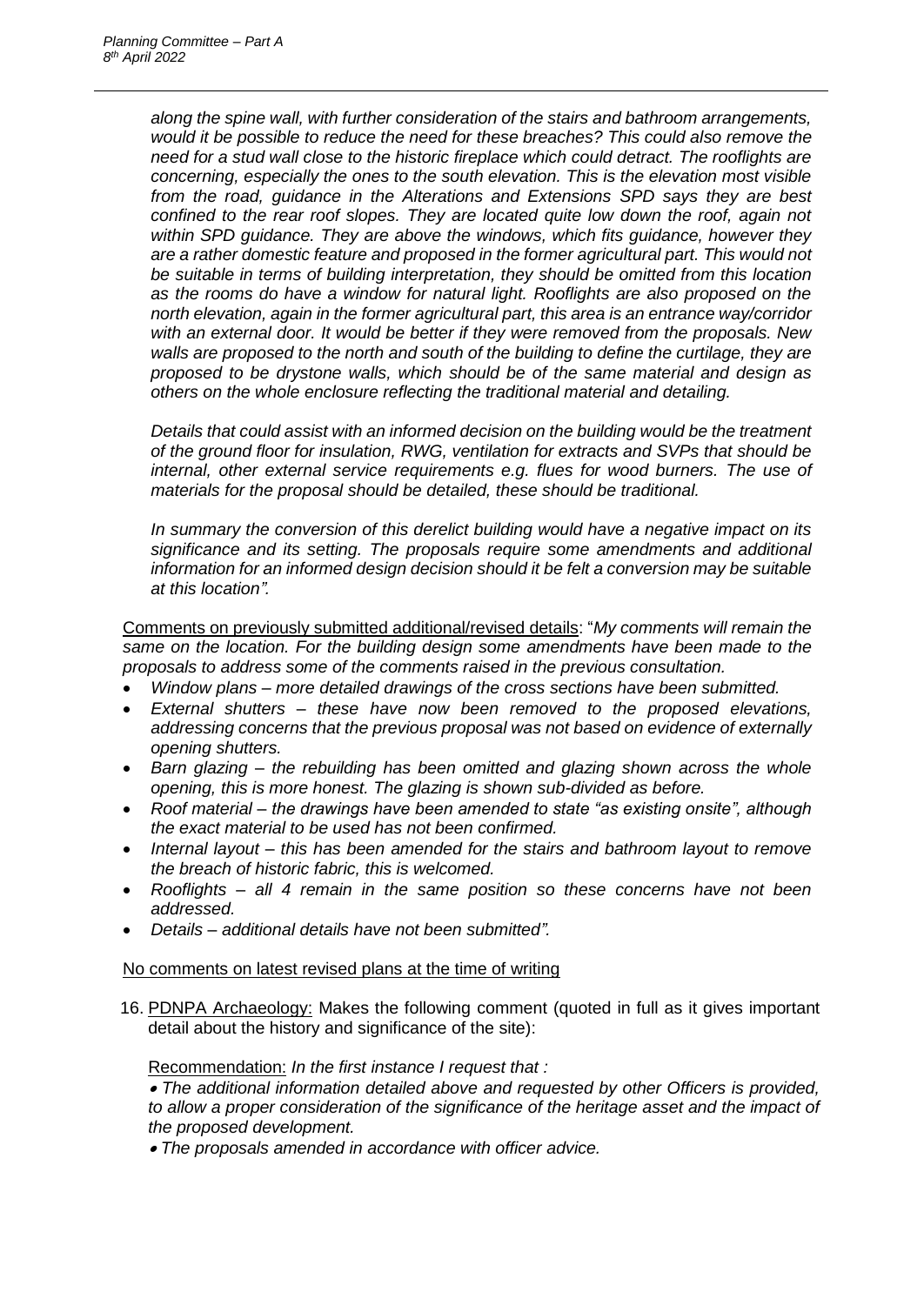#### Detailed response:

*This is an unusual site and is certainly a heritage asset. As the supporting heritage statement sets out, it is a heritage asset of regional interest with historic, architectural and archaeological interest within the standing buildings. The historic buildings at the site appear to comprise a 2 storey range that includes former residential living space of at least 2 bays, a third bay that appears not to be of domestic origin, an attached single storey open sides shelter and a small detached outbuilding. The buildings are set in middle of group of rectilinear fields with linear tree planting that that appear to relate to the use and function of the site as a Nursery in the 19th and 20th century. Interestingly on the historic Ordnance Survey maps the buildings are set within a circular enclosure within the fields, which is usual. The belowground archaeological interest of the site is not covered by the existing heritage statement and needs to be considered. The site sits within a set of fields that were previously part of Eyam Moor, enclosed as part of the 1813 Foolow and Eyam parliamentary enclosure act. There are extensive prehistoric remains within the immediate area, including scheduled sites, relating to prehistoric settlement and agricultural activity, and funerary and ritual activity. Here, as other areas of the Derbyshire East Moors there is significant and well-articulated evidence over extensive areas for human exploitation of the gritstone uplands from the Neolithic to the post-medieval periods. Known sites lie within the adjacent Eyam Moor, largely a reflection of the extent of agricultural enclosure of the landscape. Subsequent land improvement and management has dictated where visible earthwork sites have survived, rather than this being a reflection of the true extent of prehistoric activity. Newfoundland Nursery and its surrounding fields form part of the same landscape, albeit one affected by 19th century enclosure, on a south facing gentle slope from the moorland plateau at the same height as sites on the adjacent moorland. It is highly likely that the same kind of prehistoric, as well as later activity, as evidenced on the moorland to the north occurred in the vicinity of Newfoundland. There has never been an archaeological survey or assessment of the particular field but survey of adjacent farms and of Eyam moor indicate the high level of archaeological interest and potential of this area. A similar range of features can be anticipated at the site, with potential for features and remains relation to human activity from prehistoric agricultural, settlement, funerary and ritual, through to regionally important medieval hollow ways and routeways to postmedieval quarrying. Although the establishment of the Nursery and the improvement of the fields will have affected the survival and legibility of features that pre-date the 19th century enclosure of this landscape, archaeological interest and potential remains. From the information available I would estimate that there is a moderate likelihood of archaeological remains at the site, and that it is likely that archaeological remains would be of no more than regional significance in their own right, but may contribute to the understand of nearby designated archaeological remains and features.*

*A structural statement has been submitted based on a structural inspection of the site.* 

*This is a ruined building within external stonework, no upper floors and no roof.* 

 *The structural information does not present sufficient detail or details proposals to give comfort that the ruined structure can be returned to a safe and habitable state without needing to take down large sections, rebuild, underpin etc. The Authority needs enough information be satisfied that a conversion, rather than rebuild is possible to secure to future of this heritage asset.* 

 *I therefore recommend that a more detailed structural assessment and properly scoped and drawn proposals for how the building can be structurally secured should form part of the application.* 

*We could do with understanding the site and building and its historic development a little more.* 

 *It is unclear from the supporting information what the extent of the original 'house' was. The Heritage Statement (Fig.2) suggest that the whole of the larger 2 storey rectangular*  range might have been the house. However, the plans of the site suggest the third bay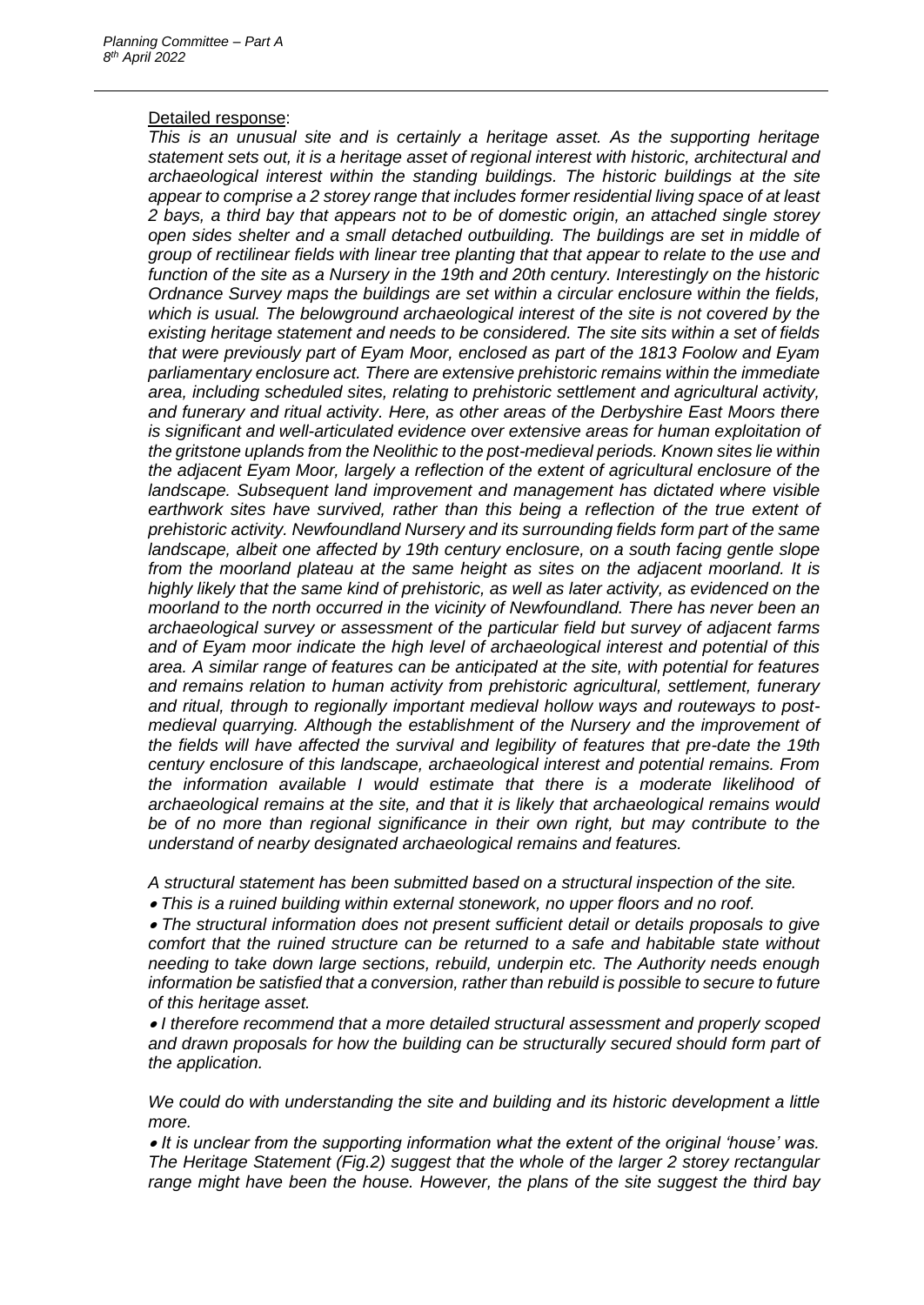*had no internal connection to the living space, and the character of the elevations suggest this bay have had a non-domestic function.* 

 *Understanding the historic development and use of the building is essential to help inform the proposals for the re-use of the building. Was the site built as a purpose build nursery serving the formal gardens and country houses of the region? Was it originally a farmstead that was adapted, or even a field barn or outfarm that was developed into a nursery. The 1842 tithe map within the heritage statement suggest that was a small structure here by that time (an outfarm perhaps?), and the presence of a pond serving two fields suggests an agricultural rather than horticultural origin for the site. Further historic background research such as a review of the tithe map apportionments or even the census might help provide this understand.* 

 *This is relevant because at present the proposals include different window and door treatment across the main range, with a mixture of more domestic style treatment, and then single glazed fixed panes with shutters more suited to conversions of barns and agricultural buildings, which may be inappropriate and harmful in this context and blur the distinction between the different parts of the building.* 

 *Similarly roof lights in a previous domestic part of the building might be acceptable, but less appropriate in the non-domestic areas.* 

 *The current design is blurring the character and function and would make the building difficult to read and understand in the future, and treatment should be informed by the historic character of the building/ different areas of the building.*

#### *Comments on the proposals*

 *I note and support the comments on the Building Conservation Officer and Landscape Architect about the landscape impacts of bringing the site back into residential use. The building itself contains evidence that it was once an inhabited residential site, and if it is to be in domestic use again, this needs to done carefully and sensitively to not harm the significance of the heritage asset or its unsettled, agricultural landscape setting.*

 *I fully support the comments of the Building Conservation Officer with respect to further details needed and suggested revisions to the design to minimise harm to the significance of the heritage asset (para.190 NPPF). I would highlight the need to revisit and simplify the glazing to the large opening in the attached outbuilding, to consider the number, size and positioning of rooflights.* 

 *The proposal makes good use of the existing apertures and opening in the building, this is welcomed.* 

 *Changes to the internal layout, circulation and planform are required, but most of the internal layout will remain, and the proposals incorporate historic features such as the fire places, and intend to keep the stairs in their original potion. This is welcomed.* 

 *The proposed site plan indicates a number of new drystone walls are proposed to define the site extent, those proposed are linear and create rectangular enclosures around the site. The site's extent was historically defined by an usual circular enclosure. This is a special feature of the site and if the Authority judges that reinstating residential use of the site is acceptable, then I would recommend it is considered if the circular curtilage could be reinstated, rather than inserting an entirely new rectangular enclosure in the area.* 

 *The proposed development will require groundworks (hard landscaping, new services and drainage within the site, underground of drainage and services to the site, pack treatment plant, parking and turning areas, track treatment, footings for new walls etc.) These have the potential to encounter, damage and destroy previously unknown and unrecorded archaeological remains, deposits and features, and result in harm to the archaeological interest of the site. If all other aspects of the proposed development were considered acceptable (e.g. landscape impact, proposals to the building, design etc.), then I* am confident that the belowground archaeological impacts could be appropriately *mitigated by a conditioned scheme of archaeological works covering all the groundworks associated with the development.* 

 *It is likely that a conditioned scheme of building recording will also be required, however, as detail above further information is required in order to ascertain that the ruined structure*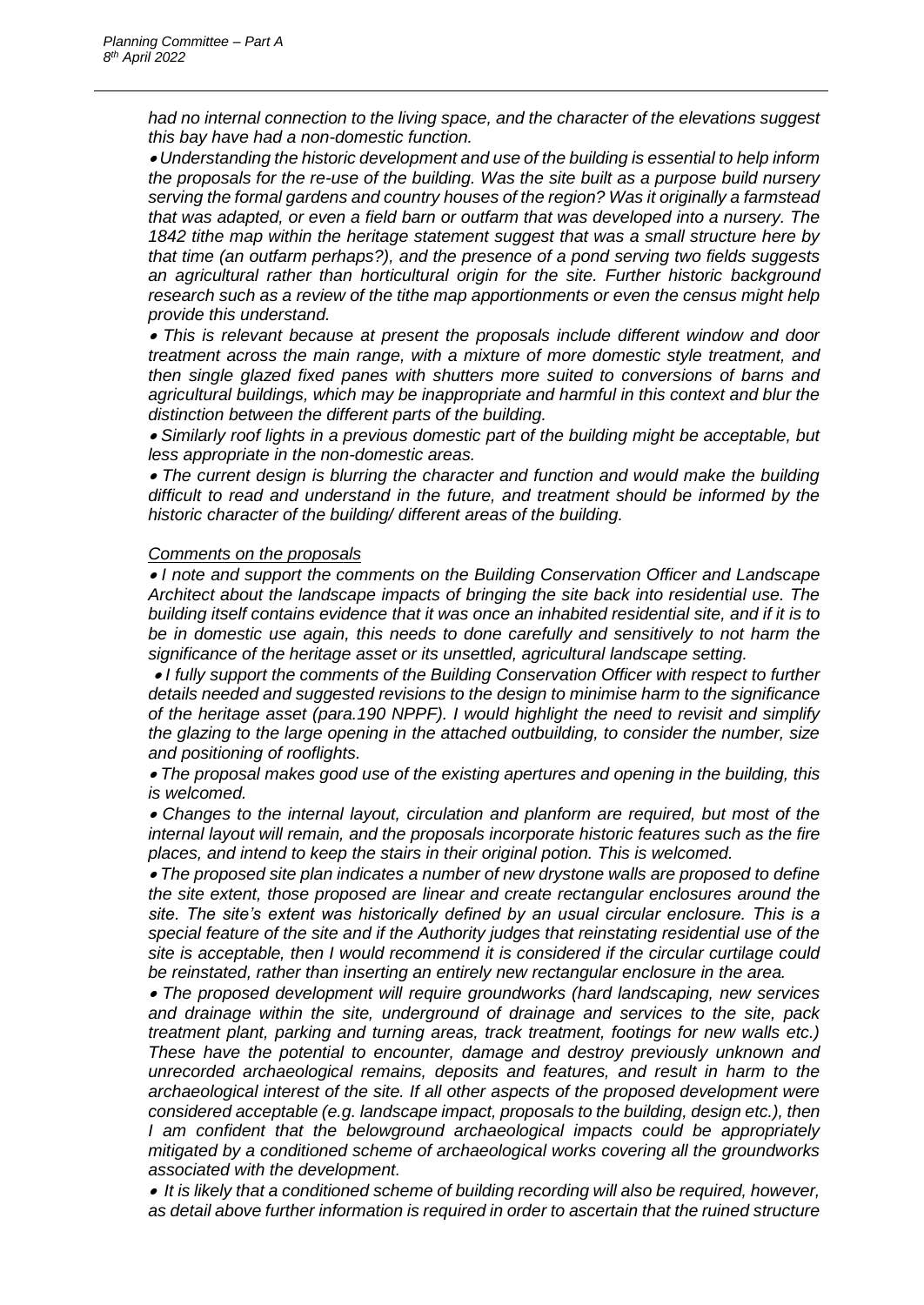*can be returned to a safe and habitable state without needing to take down large sections, rebuilding, underpinning etc. The Authority needs enough information be satisfied that a conversion, rather than rebuild is possible to secure to future of this heritage asset.*

*Comments on additional/revised information:*

## *Heritage Statement*

*The heritage statement has been updated and revised to:*

- *Examine further the historic use of the property and site, including examination of census records - this has clarified that the site was used as a dwelling for a nurseryman and his family at the time of the 1881 and 1891 census, but had no evidence of occupation prior to this, suggesting that a residential property at the site was added between 1871 and 1881.*
- *Provide more detail on the historic use of the main building range, particularly the section that was once in residential use and the parts of the building used for agricultural/horticultural function. This clarification is extremely useful when assessing the proposed window and door treatment and whether any appropriate differentiation is being maintained to clearly distinguish between the differing historic use by use of different window and door detailing.*

## *Comments on revised scheme*

*Revisions to proposed domestic curtilage and enclosure – the proposals have been revised to reinstate the unusual historic circular enclosure around the site, rather than an entirely modern pattern of enclosure as was previously proposed. This is welcomed as it will reinstate a lost element of the site that is highly distinctive and will enhance the legibility of its historic form and significance, reinstating the relationship between the site and surrounding landscape. It is certainly a better way to achieve a residential curtilage should domestic use be reinstated than the previous proposals.*

*Treatment of doors and windows – the additional heritage information supplied makes clear the historic division between the residential part of the building and the parts of the building in agricultural/horticultural use. The proposed treatment of windows and doors accords with this. There are more domestic style windows and doors proposed for the parts of the building that were once a dwelling, with plainer and more appropriate treatment of the openings in the former agricultural areas including recessed single glazing with shutters. This will help to retain the legibility of the historic function of the building.*

*Impact on significance of historic building - The proposal makes good use of the existing apertures and opening in the building. Changes to the internal layout, circulation and planform are required, but most of the internal layout will remain, and the proposals incorporate historic features such as the fire places, and intend to keep the stairs in their original potion. The modern interventions will be legible as such. Working with the historic*  fabric and features of the building in this is way is welcomed and means the conversion *can be achieved with only minor harm to the historic and architectural interest of the building as a heritage asset.*

*If all other aspects of the proposed development are considered acceptable (e.g. landscape impact, proposals to the building, design etc.), then I am confident that these impacts could be appropriately mitigated by a conditioned scheme of building recording.*

*Below ground archaeological interest – as detailed in my previous consultation response, the site has belowground archaeological interest. For the sake a brevity I will not restate the detail of this here, but please refer to the earlier response.*

*The proposed development requires groundworks (hard landscaping, new services and drainage within the site, underground of drainage and services to the site, pack treatment plant, parking and turning areas, track treatment, footings for new walls etc.) These have the potential to encounter, damage and destroy previously unknown and unrecorded archaeological remains, deposits and features, and result in harm to the archaeological interest of the site.*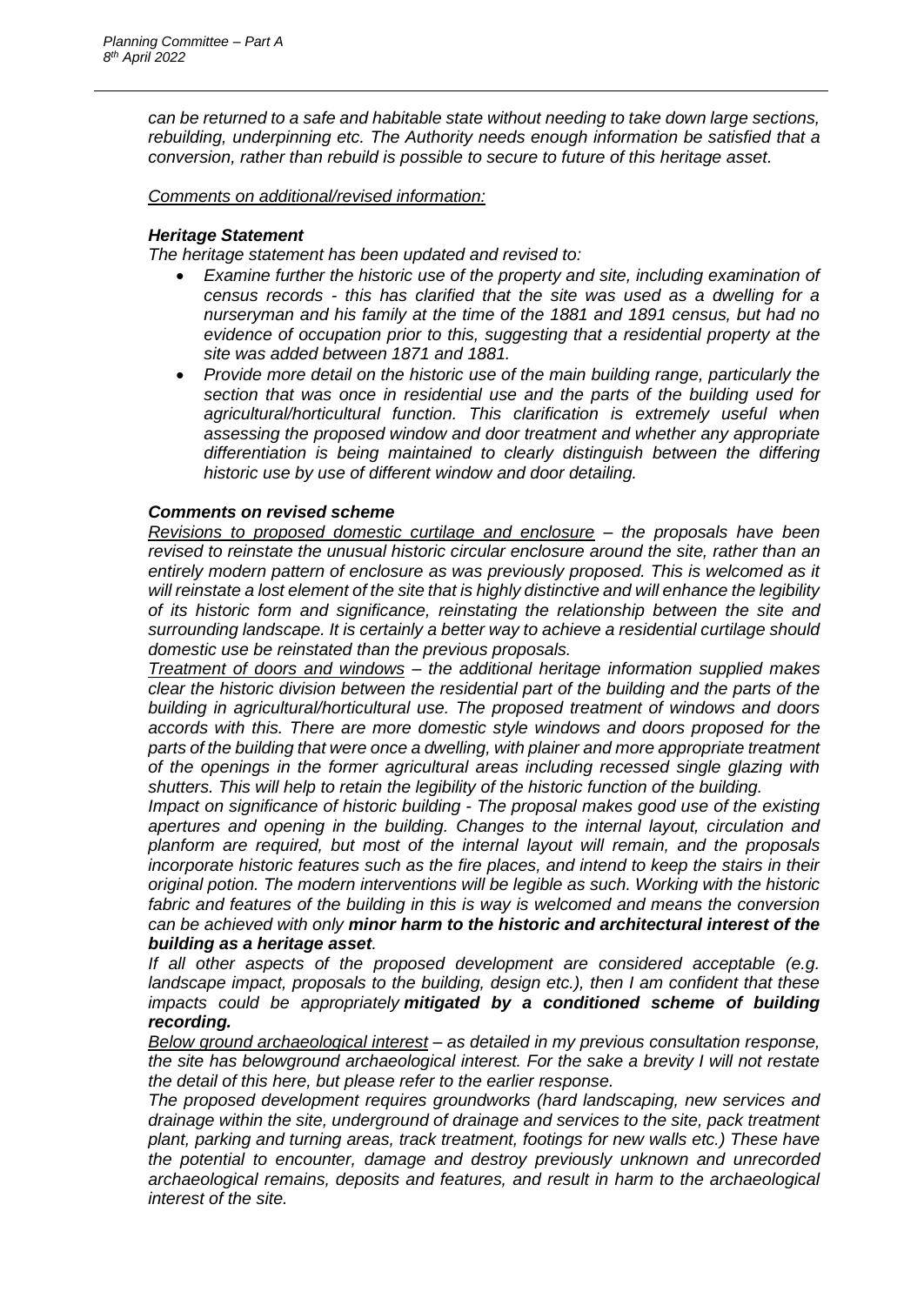*If all other aspects of the proposed development are considered acceptable (e.g.*  landscape impact, proposals to the building, design etc.), then I am confident that the *belowground archaeological impacts could be appropriately mitigated by a conditioned scheme of archaeological works covering all the groundworks associated with the development.*

*Structural information – no additional detail has been provided other than to confirm that it is the opinion of the engaged structural engineer that the only rebuilding required is off the collapsed section of masonry, and that no further taking down, rebuilding, underpinning etc. is required to secure the conversion. Given the current condition of the building as a ruin without a roof or internal floors at the first floor level to tie the building together, the Authority needs to be satisfied that the ruined structure can be returned to a safe and habitable state without needing to take down large sections, rebuild, underpin etc. The need to extensively take down and rebuild the structure would harm its significance. Could the extent of rebuilding, limited to rebuilding of only the collapsed masonry, be secured by condition? That way if when works start it turns out additional rebuilding is required this would need to covered by a variation of condition and would allow the Authority to consider this.*

*Landscape - The site has long been ruinous without any occupation. Although historically occupied from sometime in the mid-late 19th century onwards, the reintroduction of residential use into what has become a rural site may not be appropriate in such a location in the open countryside from a landscape perspective, but I will leave such advice and comments to the Landscape Architect to consider.*

## *Recommendation*

*As a non-designated heritage asset a balanced planning decision needs to be made that has regard to the significance of the heritage asset and the scale of any harm or loss to its significance (NPPF para. 203)*

*Should the planning balance be favourable, I recommend that the harm identified above is mitigated by a conditioned scheme of archaeological work that comprises a Level 2 Building Recording to supplement the existing heritage statement, and archaeological monitoring of all external groundworks (including but not limited to landscaping, new services and drainage within the site, underground of drainage and services to the site, pack treatment plant, parking and turning areas, track treatment, footings for new walls etc.)*

*This needs to be carried out by a suitable qualified archaeologist to the standards and guidance of the Chartered Institute for Archaeologists and in accordance with a Written Scheme of Investigation to be approved by the Senior Conservation Archaeologist.*

*A condition to secure this is suggested below. I also recommend that conditions are included to:*

*Limit the extent of rebuilding to the existing collapsed areas of masonry as indicated on the elevation drawings.*

*Remove PD rights to ensure to ensure harm resulting from changes within the setting of the heritage assets such as proliferation of domestic buildings or structures are minimised. Scheme of archaeological works:*

- *a) No development shall take place until a Written Scheme of Investigation for archaeological work for a programme of level 2 building recording and archaeological monitoring of groundworks has been submitted to and approved by the National Park Authority in writing, and until any pre-start element of the approved scheme has been completed to the written satisfaction of the National Park Authority. The scheme shall include an assessment of significance and research questions; and*
	- *1. The programme and methodology of site investigation and recording;*
	- *2. The programme for post investigation assessment;*
	- *3. Provision to be made for analysis of the site investigation and recording;*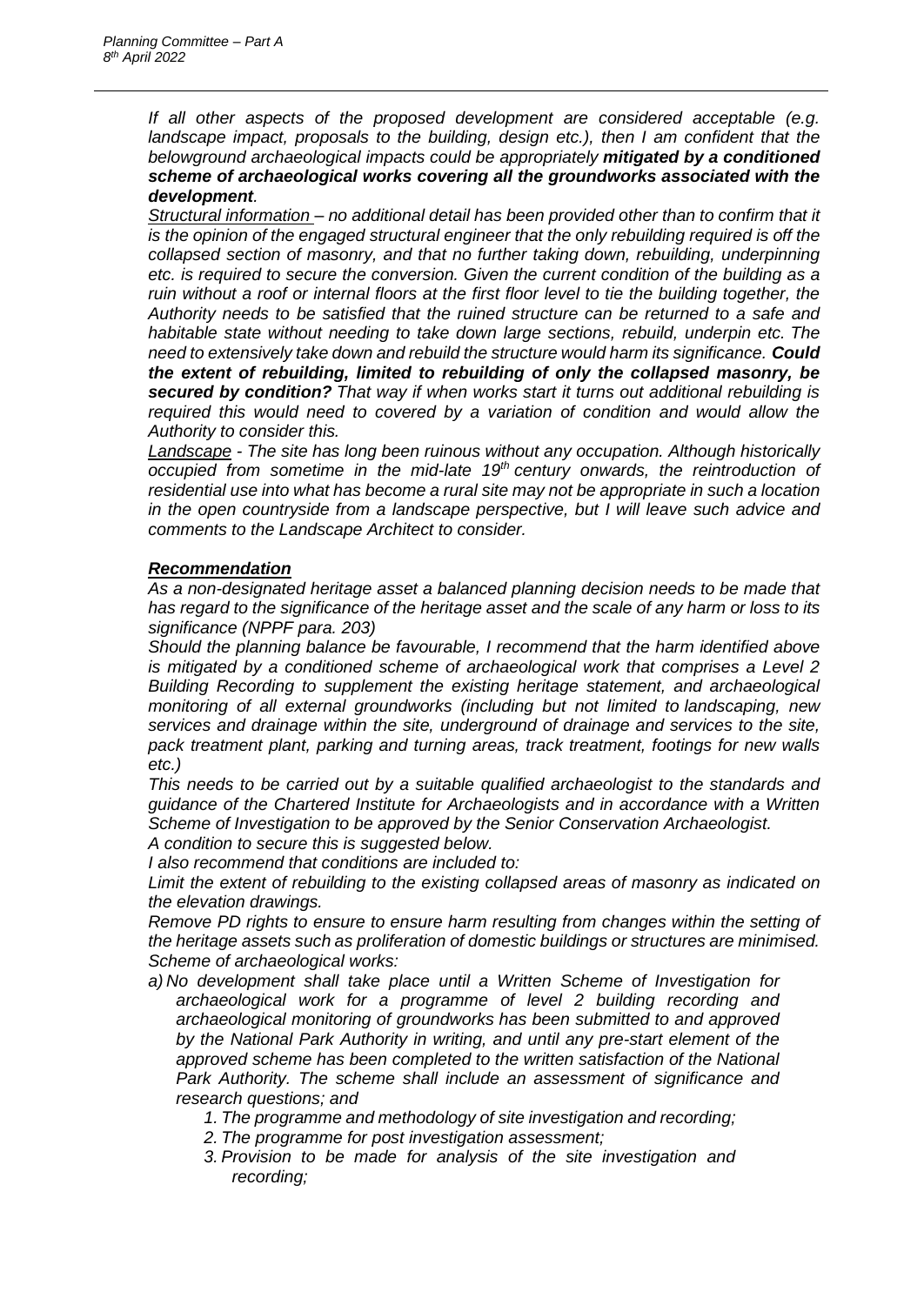- *4. Provision to be made for publication and dissemination of the analysis and records of the site investigation;*
- *5. Provision to be made for archive deposition of the analysis and records of the site investigation;*
- *6. Nomination of a competent person or persons/organization to undertake the works set out within the Written Scheme of Investigation.*
- *b) No development shall then take place other than in accordance with the archaeological Written Scheme of Investigation approved under condition (a).*
- *c) The development shall not be occupied until the site investigation and post investigation assessment has been completed in accordance with the programme set out in the archaeological Written Scheme of Investigation approved under condition (a) and the provision to be made for analysis, publication and dissemination of results and archive deposition has been secured".*

No comments on latest revised plans at the time of writing

17. PDNPA Landscape Architect –

*The application site is located in the Enclosed Gritstone Upland LCT within the Derwent Valley LCA. This landscape is described as 'an enclosed upland landscape associated with high ridges, shelves and former moortops. This is a landscape of isolated stone* farmsteads with regular and irregular fields enclosed by drystone walls with patches of *acid grassland. There are scattered mature boundary trees and groups of trees'.* 

 *No Design & Access Statement seems to have been supplied with the application? Trees are proposed for removed, but no tree survey (to BS5837) has been provided.* 

*The design/specification of the access track not specified within the application.* 

*Replacement tree planting (species/sizes etc) have not been specified.* 

## *Given this, I object to the application on the grounds of insufficient information.*

*The building on site (a farmhouse, barn and outbuilding) appear to be long derelict – and were presumably associated with the sites use for agricultural and then subsequently as a plant nursery. There are no domestic residential buildings in the surrounding landscape – it is largely unsettled outside of settlements apart from agricultural properties. Domestic conversion of this building would strongly conflict with a key element of landscape character and become an isolated domestic residential property in an unsettled agricultural landscape. Access to the site is agricultural – a field gate and apparently unsurfaced track (or possible wheel tracks). If the scheme is considered acceptable, I would request that the access is 'low key' and retains its agricultural character – i.e. only wheel tracks, not a fully surfaced track. No overhead services apparent – if the scheme is deemed acceptable, then I would request a condition that any new services need to be U/G – overhead electricity / phone lines would be very inappropriate and highly intrusive in this landscape*

No comments on latest revised plans at the time of writing

## **Representations**

18. We have received no representations.

## **Main Policies**

19. Relevant Core Strategy policies: GSP1, GSP2, GSP3, GSP4, DS1, CC1, HC1, L1, L2 and L3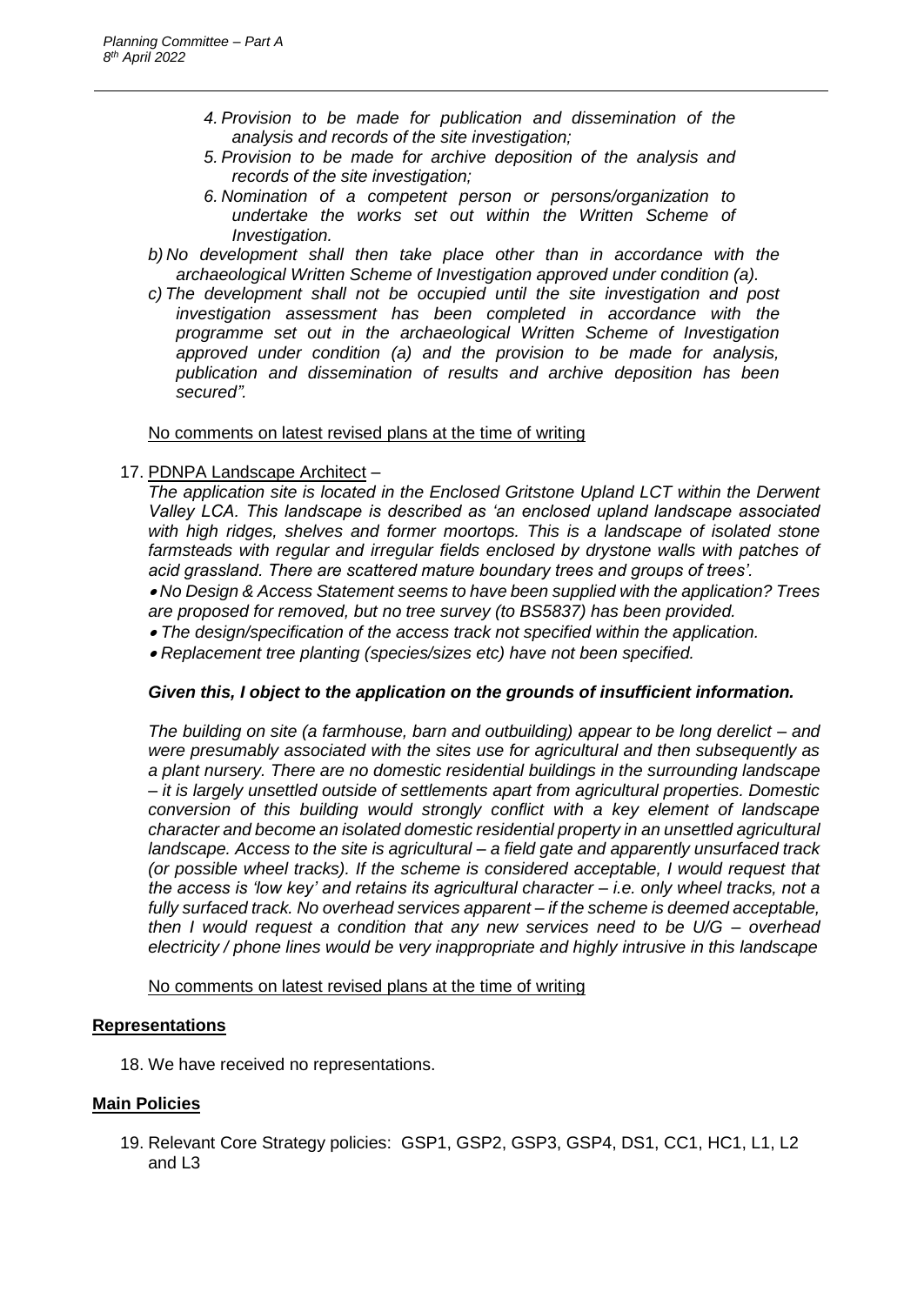20. Relevant Development Management policies: DMC3, DMC5, DMC10, DMC13, DMT3, DMT8, DMU1 and DMU2.

National Planning Policy Framework

- 21. The National Planning Policy Framework (NPPF) should be considered as a material consideration and carry particular weight where a development plan is absent, silent or relevant policies are out of date. In the National Park the development plan comprises our Core Strategy 2011 and the Development Management Policies 2019. Policies in the development plan provide a clear starting point consistent with the National Park's statutory purposes for the determination of this application. There is no significant conflict between prevailing policies in the development plan and the NPPF and our policies should be given full weight in the determination of this application.
- 22. Paragraph 172 states that "*great weight should be given to conserving landscape and scenic beauty in National Parks, the Broads and Areas of Outstanding Natural Beauty, which have the highest status of protection in relation to landscape and scenic beauty. The conservation of wildlife and cultural heritage are important considerations in all these areas, and should be given great weight in National Parks and the Broads."*

## Peak District National Park Core Strategy

- 23. Policy GSP1 sets out the broad strategy for achieving the National Park's objectives having regard to the Sandford Principle, (that is, where there are conflicting desired outcomes in achieving national park purposes, greater priority must be given to the conservation of the natural beauty, wildlife and cultural heritage of the area, even at the cost of socio-economic benefits). GPS1 also sets out the need for sustainable development and to avoid major development unless it is essential, and the need to mitigate localised harm where essential major development is allowed.
- 24. Policy GSP2: *Enhancing the National Park* states that:
	- Opportunities for enhancing the valued characteristics of the National Park will be identified and acted upon.
	- Proposals intended to enhance the National Park will need to demonstrate that they offer significant overall benefit to the natural beauty, wildlife and cultural heritage of the area.
	- When development is permitted, a design will be sought that respects the character of the area.
	- Opportunities will be taken to enhance the National Park by the treatment or removal of undesirable features or buildings. Work must be undertaken in a manner which conserves the valued characteristics of the site and its surroundings.
	- Development in settlements necessary for the treatment, removal or relocation of nonconforming uses to an acceptable site, or which would enhance the valued characteristics of the National Park will be permitted.
- 25. Policy GSP3 sets out development management principles and states that all development must respect, conserve and enhance all valued characteristics of the site and buildings, paying particular attention to, amongst other elements, impact on the character and setting of buildings, scale of the development appropriate to the character and appearance of the National Park, design in accordance with the National Park Authority Design Guide and impact on living conditions of communities.
- 26. Policy GSP4 says that to aid the achievement of its spatial outcomes, the National Park Authority will consider the contribution that a development can make directly and/or to its setting, including, where consistent with government guidance, using planning conditions and planning obligations.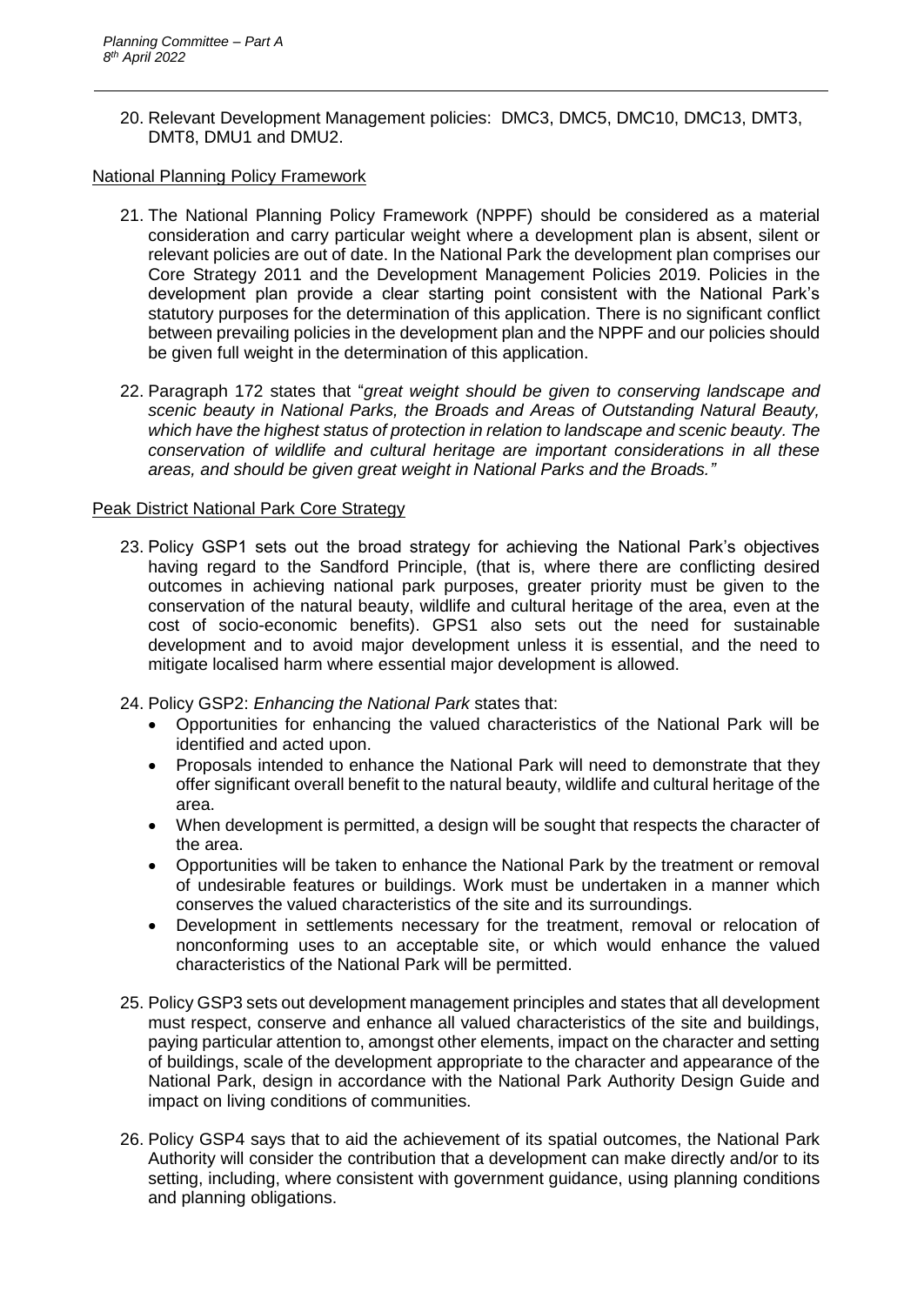- 27. Policy DS1 sets out the Development Strategy for the National Park.
- 28. Policy HC1 says that exceptionally, new housing can be accepted where the proposals would address eligible local needs and would be for homes that remain affordable with occupation restricted to local people in perpetuity. The provisions of HC1 are supported by policy DH1, DH2 and DH3 of the Development Management Policies, which gives more detailed criteria to assess applications for affordable housing to meet local need.
- 29. Policy L3 'Cultural heritage assets of archaeological, architectural, artistic or historic significance' states that:

A. 'Development must conserve and where appropriate enhance or reveal the significance of archaeological, architectural, artistic or historic assets and their settings, including statutory designations and other heritage assets of international, national, regional or local importance or special interest;

B. Other than in exceptional circumstances development will not be permitted where it is likely to cause harm to the significance of any cultural heritage asset of archaeological, architectural, artistic or historic significance or its setting, including statutory designations or other heritage assets of international, national, regional or local importance or special interest;

C. Proposals for development will be expected to meet the objectives of any strategy, wholly or partly covering the National Park, that has, as an objective, the conservation and where possible the enhancement of cultural heritage assets. This includes, but is not exclusive to, the Cultural Heritage Strategy for the Peak District National Park and any successor strategy

30. Policy CC1 states that development must make the most efficient and sustainable use of land, buildings and natural resources, taking into account the energy hierarchy and achieving the highest possible standards of carbon reductions and water efficiency.

#### Development Management Policies

- 31. The most relevant development management policies are DMC3, DMC5 and DMC10.
- 32. Policy DMC3A says where development is acceptable in principle, it will be permitted provided that its detailed treatment is of a high standard that respects, protects and where possible enhances the natural beauty, quality and visual amenity of the landscape, including the wildlife and cultural heritage that contribute to the distinctive sense of place.
- 33. Policy DMC3B sets out various aspects that particular attention will be paid to including: siting, scale, form, mass, levels, height and orientation, settlement form and character, landscape, details, materials and finishes landscaping, access, utilities and parking, amenity, accessibility and the principles embedded in the design related SPD and the technical guide.
- 34. Development Management Policy DMC5 provides detailed advice relating to proposals affecting heritage assets and their settings, requiring new development to demonstrate how valued features will be conserved, as well as detailing the types and levels of information required to support such proposals. It also requires development to avoid harm to the significance, character, and appearance of heritage assets and details the exceptional circumstances in which development resulting in such harm may be supported.
- 35. Development Management Policy DMC10 addresses conversion of heritage assets, permitting this where the new use would conserve its character and significance, and where the new use and associated infrastructure conserve the asset, its setting, and valued landscape character. It also notes that new uses or curtilages should not be visually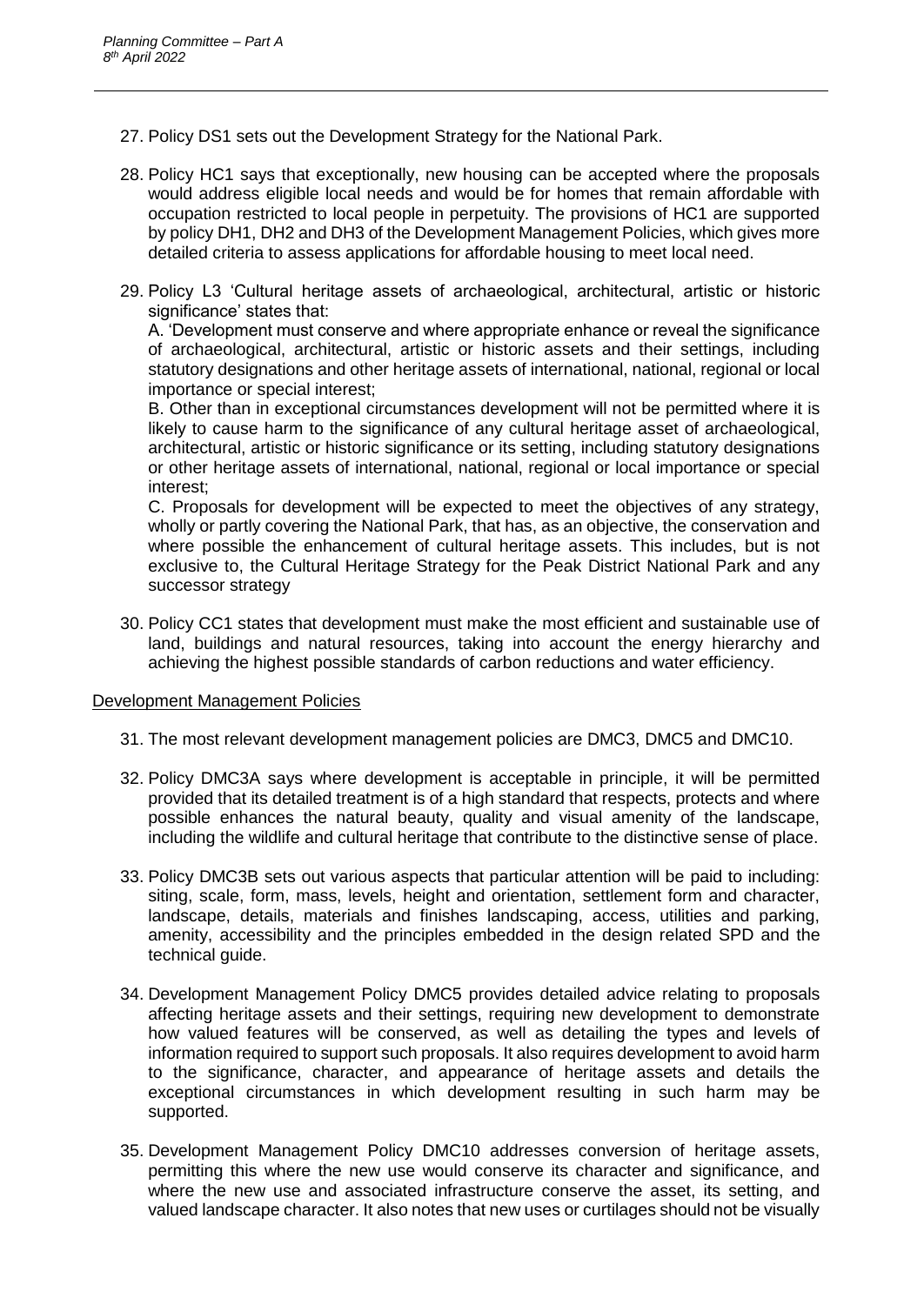intrusive in the landscape or have an adverse impact on tranquility, dark skies, or other valued characteristics.

- 36. Policy DMC13 says that planning applications should provide sufficient information to enable impact on trees, woodlands and other landscape features to be properly considered. Development should incorporate existing trees which should be protected during the course of the development.
- 37. The Design Guide states that *"the guiding principle behind the design of any conversion should be that the character of the original building and its setting should be respected and retained".*

#### **Assessment**

#### Principle of proposed development

- 38. The Authority's adopted policies do not allow new housing in the National Park unless there are exceptional circumstances. With regards to the principle of residential use, policy HC1(C)I of the Core Strategy states that exceptionally new housing can be accepted where, in accordance with core policies GSP1 and GSP2, it is required in order to achieve conservation and/or enhancement of valued vernacular or listed buildings.
- 39. The Heritage Statement which accompanies the application concludes that the existing house and outbuildings are considered to be a non-designated heritage asset. Taking this assessment into account, together with the advice of the Authority's own officers, it is considered that the barn is a non-designated heritage asset; consequently the principle of converting the building to a dwelling may be acceptable under Core Strategy policy HC1 and DM policy DMC10, which sets out the matters that should be considered in dealing with any such proposal. These policies support the principle of converting non-designated heritage assets into open market dwellings provided that the development is required to secure the conservation or enhancement of the building and the impact of the conversion on the building and its setting is acceptable. This is therefore the key issue in the determination of the application.
- 40. This application relates to a former dwelling and barn which is in a ruinous condition. It is clear that any former residential use rights have been abandoned due to the condition of the building and the length of time since it was previously occupied; the application does not seek to argue that the building has existing residential use rights. Consequently, the remains of the property in effect have a 'nil' use in planning terms. The submitted application proposes to redevelop the site to create an open market dwelling and associated domestic curtilage. The application proposes to retain the existing structure as far as possible and to re-use existing openings where possible.
- 41. A structural survey was submitted in support of the original application; this was referred to in the last Committee report. Following the deferral at the Planning Committee in December 2021, the engineer carried out another inspection in January. He has now submitted an additional report. This explains that "*the purpose of the inspection is to establish the condition of the standing walls and assess their suitability for rehabilitation. By way of preamble, I would explain that, in the interim since my last check, drawings of the structure as it remains have been prepared by Smith and Roper Architects. I have used these drawings beneficially".* The report goes on to assess the condition of the building's walls in more detail. The concluding section states:

*"However, in my opinion, this building has not suffered to any significant extent from this type of early, primary, settlement – or subsequently – despite the slope of the site. Although some walls exhibit a slight lean and there is some distortion of the elevations,*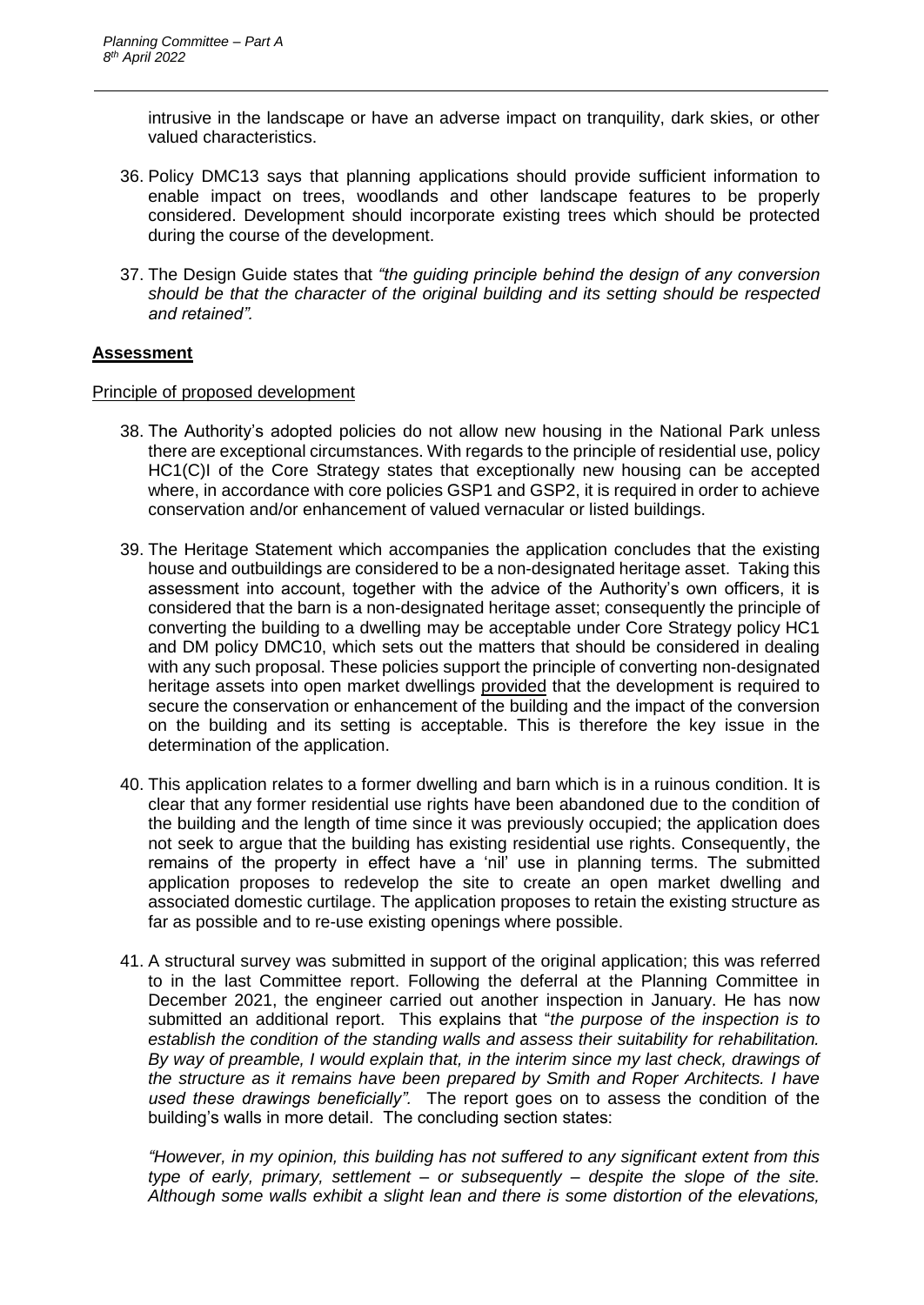*generally, walls and reveals are effectively plumb, features like the lintels are level. I come to the conclusion that the footings may well be founded on the rocky substrate, a proposition supported by the fact that rock outcrops can be seen close to the walls.* 

*However, whilst the walls have not been subject to settlement, they are open to the weather and have suffered as a result. Mortar has weathered away resulting in open construction and partial collapse. Timber lintels have rotted, in some places disintegrated completely, leaving the wall above in a precarious state.* 

*Nevertheless, with careful and judicious rebuilding of the collapsed sections, the replacement of rotted timber lintels and the packing and pointing of the elevations – inside and out – I am of the opinion that the elevations can be reinstated, enabling the conversion to a dwelling as you have in mind. Mention has been made of the fireplaces; I see no reason why these and the chimney breast they support cannot be similarly reinstated. However, I must caution that these old stone walls are unpredictable. Therefore, as a precursor to the start of work it would be prudent to construct a scaffold which will not only provide access to enable the work but will also provide temporary support to the walls.* 

*You will appreciate that my report is made with regard to the present condition of the walls and their rehabilitation. Clearly, there will be many other elements in the reconstruction. I have in mind the re-roofing. It is important that the new roof structure does not impose any out-thrust at the tops of the wall. In other words, the structure must be "triangulated" or otherwise designed to eliminate the possibility of "roof spread". Similarly, when installing the new first floor, be mindful of the need to "tie-in" the walls and thus strengthen the construction".*

- 42. The site is located in an isolated location in open countryside, well outside the nearest village of Grindleford, where policy HC1 makes a strong presumption against new dwellings because this would represent an unsustainable form of development.
- 43. The Planning Statement submitted with the application seeks to argue that this is a "brownfield" site, or "previously developed land". It says that paragraph 117 of the NPPF states that "*Planning policies and decisions should promote an effective use of land in meeting the need for homes and other uses, while safeguarding and improving the environment and ensuring safe and healthy living conditions. Strategic policies should set out a clear strategy for accommodating objectively assessed needs, in a way that makes as much use as possible of previously developed or 'brownfield' land'*." The Planning Statement acknowledges that the existing buildings on the site have not been used for a significant period of time, but it argues that the land is occupied by existing buildings that have been used as a house in the past and that are of historic merit, and that the site has not "greened over" and blended into the landscape. It also says that DMP Policy DMH6 allows for the redevelopment of Previously Developed Land for residential use. Part (i) of Policy DMH6 states that development will be permitted provided that "*the development conserves and enhances the valued character of the built environment or landscape on, around or adjacent to the site".*
- 44. The Planning Statement argues that in terms of enhancement of the site, primarily through the rebuilding of the derelict structures and the use of blue slate roofing and natural gritstone to match the existing. The statement says that this will have a significant enhancement to the appearance of the buildings within the landscape. It adds that the conversion and rebuilding of the more dilapidated parts of the site will reinstate the historic arrangement of the buildings on the site, giving them a viable future use and providing the financial impetus to undertake the required works to maintain and enhance the appearance of the buildings.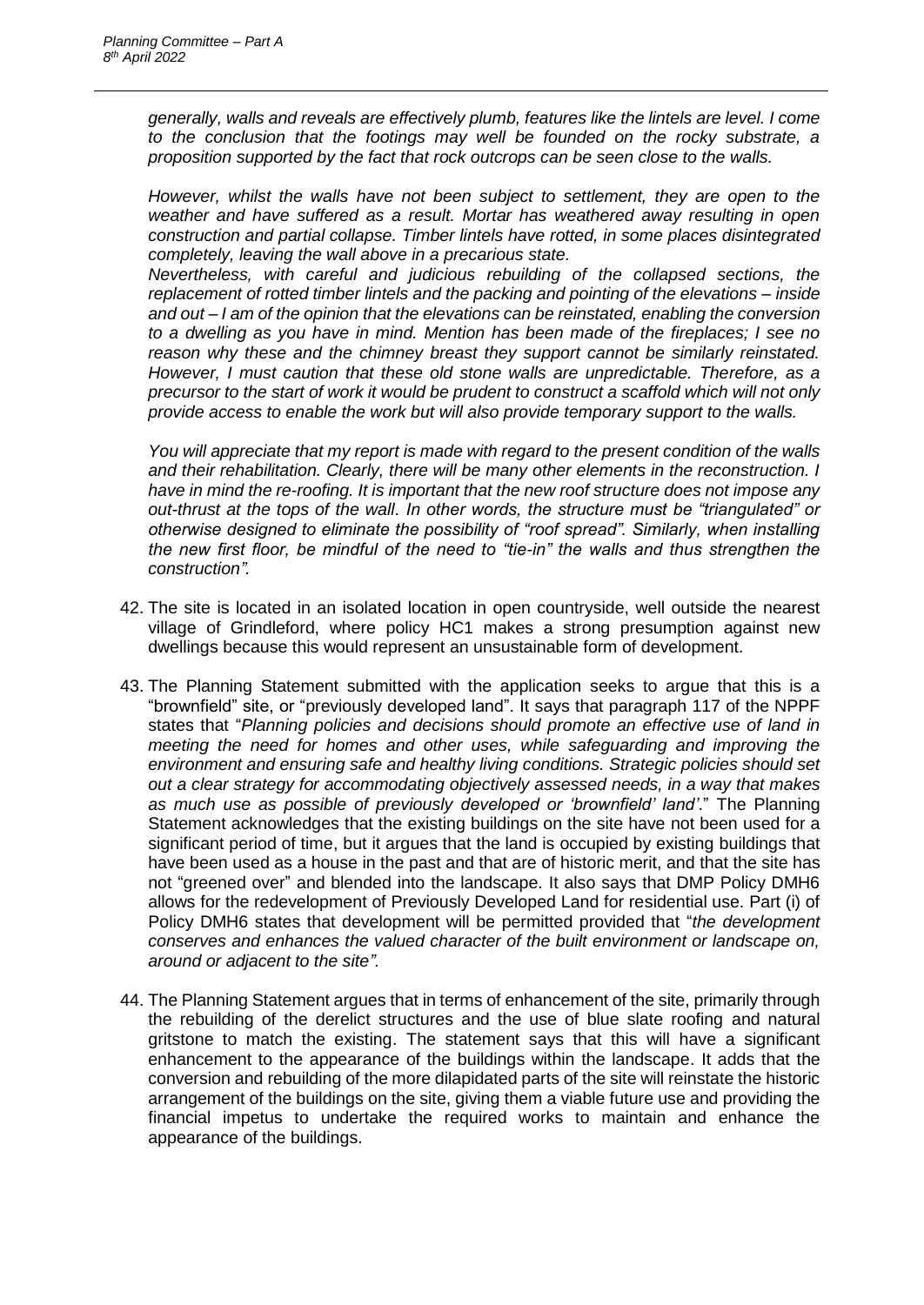#### 45. **Whether the development is required to conserve a heritage asset**

The submitted application is supported by a Heritage Statement which says that the remains of the site and buildings have historic and archaeological significance. The heritage appraisal has been assessed by the Authority's Senior Archaeologist and Conservation Officer (see detailed comments above). Development plan policy DMC5 requires an assessment of significance to be with an application which relates to a heritage asset and reflects paragraph 189 of the National Planning Policy Framework. The Heritage Statement sets out the principles that have guided the design approach to reinstatement and rebuilding and says that these follow directly from the analysis of its heritage significance, the contribution made by its setting to that significance and the understanding set out in the Heritage Statement of the character of the surrounding landscape and the need to protect it.

- 46. The Heritage Statement states: "*The site encompasses the remains of a dwelling and associated outbuildings, built between 1813 and 1839 to provide accommodation for Newfoundland Nursery. The buildings at the site are considered to comprise nondesignated heritage assets of regional significance. The key elements of the site's significance is the integrity of its 19th Century arrangement, distinctive local vernacular and surviving internal features; and its association with the production of ornamental plants*  for estates in the area. The current condition of the building is poor, with total loss of roof *from the main house and the collapse of external areas of stonework. It is likely that collapse will continue, and the asset lost, unless works are undertaken to repair and make the structure weathertight. The loss of this building would result in harm to the historic environment through loss of locally distinctive development of historic and architectural interest that makes a positive contribution to the character of the historic landscape. Returning this building to residential use, could secure its preservation, and subject to the development of an appropriately sensitive scheme would lead to the enhancement of the historic environment".*
- 47. In terms of its significance, the Statement says that Newfoundland Nurseries was founded in the late Georgian period, formed on a new encroachment into Eyam Moor. The construction of a building at the site coincided with the creation of the nursery, and was subsequently expanded during the mid to late 19th Century, including the addition of living accommodation. The market for which Newfoundland Nurseries was producing its plants was not uncovered as part of the limited research conducted for this report, but adverts suggest it was principally concerned with ornamental trees and shrubs. There is an oral tradition that the site produced plants for Chatsworth Estate. Consequently, the building is considered to possess regional heritage significance, deriving from.
	- Its architectural interest, which makes a medium contribution to its significance, due to its distinctive local vernacular construction, the survival of 19th Century details internally including fireplaces, and the extent to which the 19th Century arrangement of the site survives.
	- Its historic interest, which makes a low contribution to its significance, in relation to its history as a nursery associated with the propagation of plants for designed gardens and landscape.
	- Its archaeological interest, which makes a low contribution to its significance, deriving from evidence for the phased development of the structure.
	- The setting of Newfoundland Nursery is principally established by the relationship of the building to its surrounding enclosures which formed the essential economic basis for the building's existence, whilst its rural location reflects the agricultural nature of its business. These characteristics make a positive contribution to its significance, in preserving legibility of its former use.

The Heritage Statement concludes that the site contributes positively to the landscape character of the Dark Peak area of the Peak District National Park. Whilst the ruinous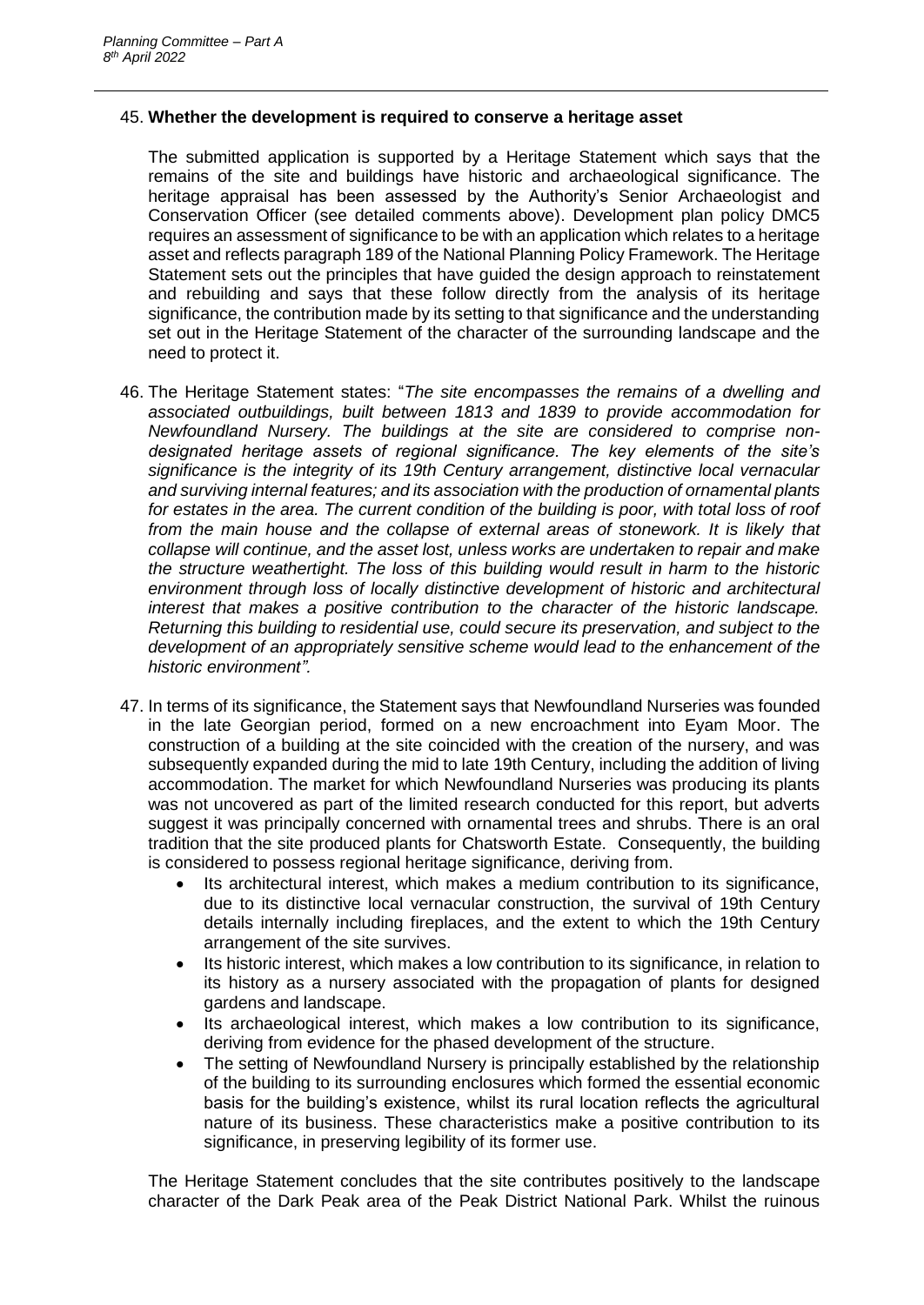appearance of the building is of artistic interest, the principal value of the building is its architectural and historic interest as a surviving example of a rare site type associated with the development of estate landscapes which are one of the defining characteristics of the region. This contribution has been eroded by change in use from nursery to pasture, and is at further risk from the potential collapse of the building.

- 48. The submitted Planning Statement therefore argues that the principle of the proposed conversion of the existing buildings is acceptable under Policy HC1, and that the new build elements provide sufficient enhancement to the site to be acceptable under Policy DMH6, conserving the significance of the structure by sensitively restoring the cottage, utilising the existing building materials on site.
- 49. However, the advice from the Authority's Conservation Officer is that whilst the scheme may result in some restoration of a non-designated heritage asset, "*The building has begun to be reclaimed by nature, as a ruin within the rural enclosure at the edge of Eyam Moor it makes a contribution to the local landscape. By converting it to a habitable dwelling*  will significantly change the way it sits within its environment, and how it affects it. Part of *the value and significance of the building is the way it now fits within the natural environment, any conversion would have a negative impact on this".*
- 50. The Authority's Senior Archaeologist's advice is set out in detail above, including comments on the revised details (note: these are earlier revisions, not the revisions submitted following the December Planning Committee). In summary, her view is that "*Working with the historic fabric and features of the building in this is way is welcomed and means the conversion can be achieved with only minor harm to the historic and architectural interest of the building as a heritage asset. If all other aspects of the proposed development are considered acceptable (e.g. landscape impact, proposals to the building, design etc.), then I am confident that these impacts could be appropriately mitigated by a conditioned scheme of building recording".*
- 51. It is acknowledged that the proposal is to re-use existing materials as far as possible and to minimise the amount of rebuilding that is required following the existing internal layout. However, officers were concerned that due to the very poor condition of the building, the proposed development could necessitate demolishing or significantly altering a substantial part of the existing structure. Although the existing walls remain and are generally straight, the building is in a ruinous condition with no roof, windows, doors, internal floors or services and is unlikely to have any substantial foundations. This issue was discussed when Members considered the application in December 202. Following deferral of the application the applicant commissioned the structural engineer to carry out a further investigation; his revised report is referred to above in paragraph 41. The report appears to conclude that the structure will not need significant rebuilding, although it does not explicitly say this.
- 52. Experience elsewhere in the National Park has shown that such schemes usually involve much more rebuilding and other interventions that are initially anticipated. This would actually harm any significance that the remaining structure possesses, rather than conserving it, contrary to Core Strategy policy L3 and the Framework and DMP policy DMC10. Whilst externally the house would appear similar to the former building, internally the building would largely be a modern structure. It is pertinent to note that the application includes reference to an appeal that was allowed following the Authority's refusal of an application to reinstate the residential use of an abandoned dwelling at Callow Bank (near Hathersage and now known as Smelters Cottage). In practice, this building has been substantially rebuilt and is, in effect a new dwelling in the open countryside (albeit restricted to holiday use).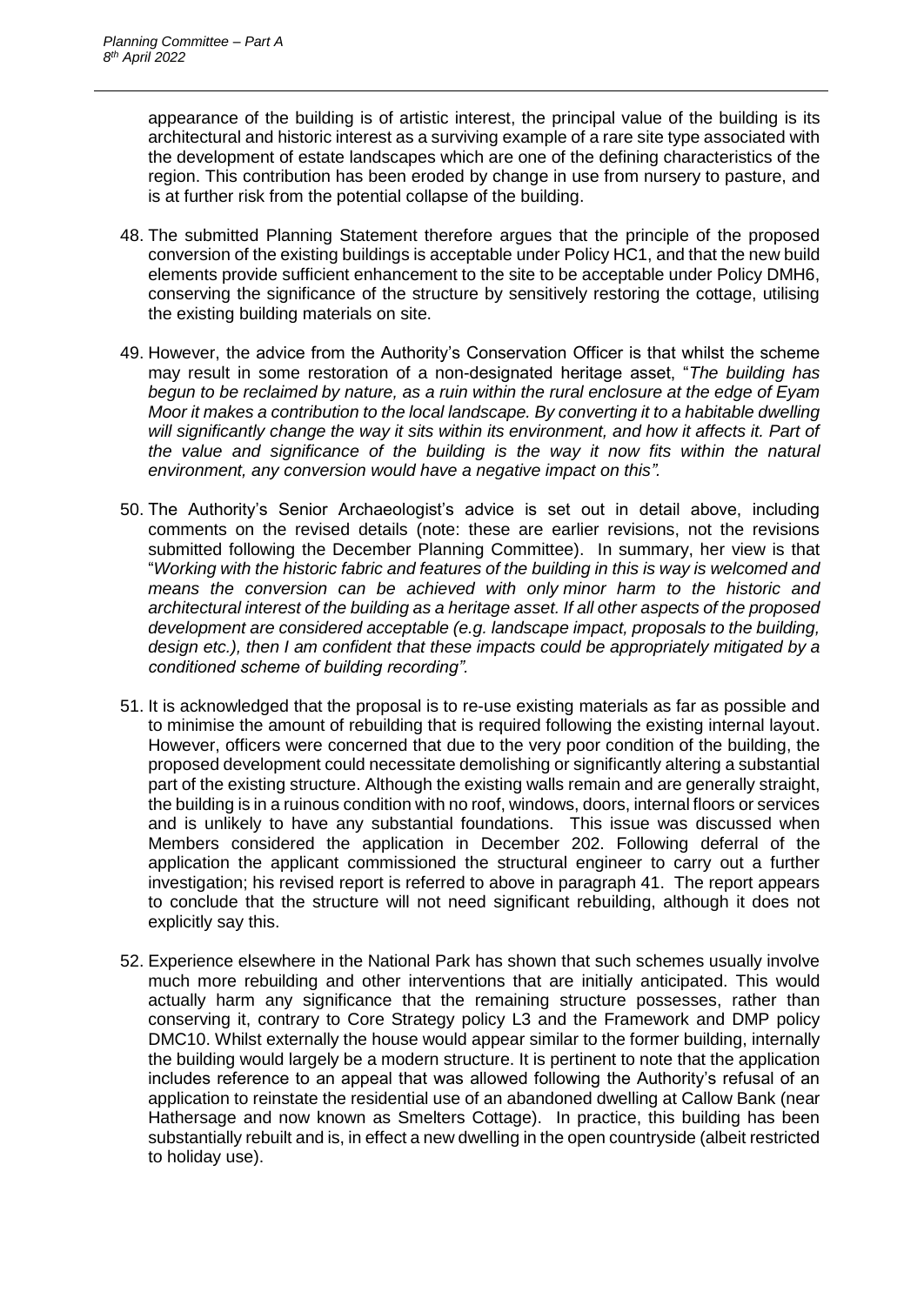- 53. However, if the existing building can be restored, with some localised rebuilding of sections of wall as referred to in the structural engineer's report, rather than rebuilt, it would conserve a building which the Authority's conservation officers acknowledge as having some historic interest. If Members are minded to approve the application it must include a clearly worded condition to prevent wholesale rebuilding of the structure and a clear indication that this would be contrary to the planning permission.
- 54. When the application was considered in December 2021 there was concern that the provision of a residential curtilage and parking area would domesticate the setting of the building, which currently has a very low impact on its wider setting, being a low-key feature and now an established part of the landscape. There was concern that any benefits of restoring the buildings would not outweigh the harmful impact the development would have on the landscape character of the National Park or the harm of creating a new dwelling in an unsustainable and isolated location in open countryside. It should be noted that the Authority's Landscape Architect objected to the application as "*Domestic conversion of this building would strongly conflict with a key element of landscape character and become an isolated domestic residential property in an unsettled agricultural landscape".* In response to this, the applicant's architect has provided a detailed plan showing the residential curtilage of the proposed dwelling, with rebuilt or reinstated drystone walls providing a defined curtilage. The location of the boundary walls is based on an assessment of 1898 Ordinance Survey map. The resultant scheme now addresses the concerns originally raised about the extent of the curtilage and how this would be defined.
- 55. Whilst there is still some concern that the harm arising from the introduction of a residential use would not be outweighed by the benefit derived from conserving the remaining structure, on balance, the revised details and information address the concerns that were raised in the previous report It is accepted that the existing building may ultimately be lost if it does not have a beneficial use, but the landscape impact and relatively isolated location are factors to weigh against the need to retain the building as a non-designated asset. The submitted Heritage Statement acknowledges that the renovation would alter the character of the building, diminishing its "artistic interest" as a ruin being reclaimed by nature, but considers that the benefits to the heritage interest of the National Park from preserving this important site type is considered to be greater. This is clearly a judgment about the relative merits of the building and the landscape impact of the proposed development.

## Siting and landscape impact

- 56. The application site is located in a particularly sensitive position in the landscape, on the edge of open moorland. The site is visually isolated and is not seen in the context of any nearby built development. The visual isolation of the site is readily apparent from Sir William Hill Road and from open access land on higher ground. Due to the relatively isolated nature of the site, the impacts of the proposed development would be readily apparent. Whilst the existing structure is currently relatively inconspicuous in the wider landscape, the reinstated/rebuilt building and domestic curtilage would have a greater impact. Increased activity at the site when the dwelling is occupied would also be noticeable; this would include vehicles accessing and parking at the site and domestic activity within the curtilage, particularly at night. Lights from the proposed development at night would be particularly noticeable in this isolated location which is characterised by profound darkness. This is an issue which Inspectors have acknowledged as being important in the National Park on appeals relating to isolated sites.
- 57. The additional details that have been submitted following the deferral in December 2021 address some if the concerns that were previously raised. In particular, the residential curtilage is now more clearly defined, the access track has also been defined and will not be altered, and we have received confirmation that all service lines will be placed underground.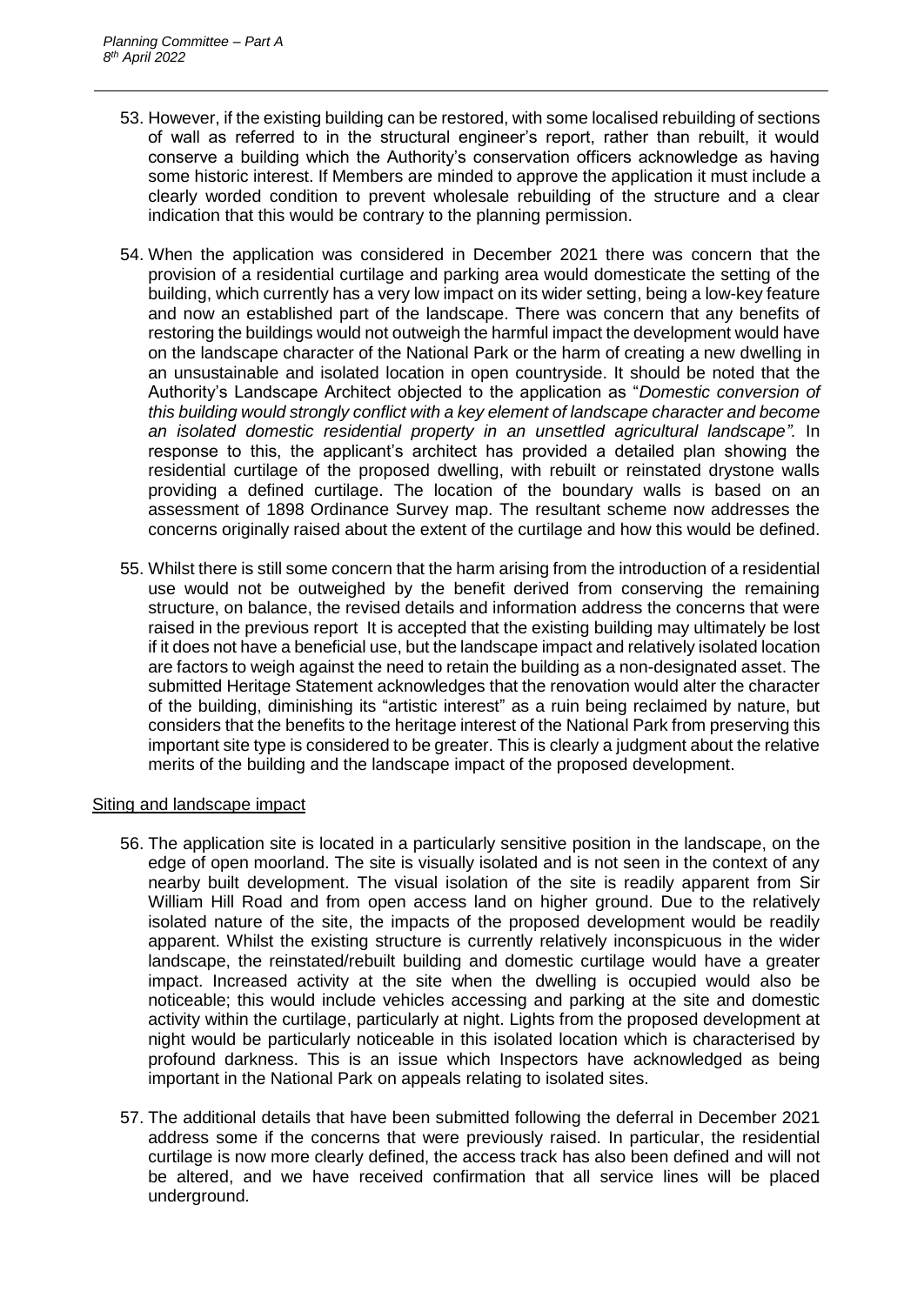58. To conclude on this issue, the proposed development would have some harmful impact on the landscape character of this part of the National Park by reintroducing a dwelling into a relatively open landscape. However, as concluded above, this harm is outweighed by the benefit that the rebuilding and reinstatement of the original dwelling, a nondesignated heritage asset, could provide.

## Design, sustainable building and climate change

The scheme has been revised since submission, largely in response to comments by the Authority's Conservation Officer and Senior Archaeologist. The additional heritage information supplied now makes clear the historic division between the residential part of the building and the parts of the building in agricultural/horticultural use. The proposed treatment of windows and doors accords with this. There are more domestic style windows and doors proposed for the parts of the building that were once a dwelling, with plainer and more appropriate treatment of the openings in the former agricultural areas including recessed single glazing with shutters. This will help to retain the legibility of the historic function of the building. Overall, the proposal makes good use of the existing apertures and opening in the building. Changes to the internal layout, circulation and planform are required, but most of the internal layout will remain, and the proposals incorporate historic features such as the fireplaces, and intend to keep the stairs in their original potion. The modern interventions will be legible as such. The Senior Archaeologist concludes that working with the historic fabric and features of the building in this is way is welcomed and means the conversion can be achieved with only minor harm to the historic and architectural interest of the building as a heritage asset. If all other aspects of the proposed development were considered acceptable (e.g. landscape impact, proposals to the building, design etc.), she advises that the belowground archaeological impacts could be appropriately mitigated by a conditioned scheme of archaeological works covering all the groundworks associated with the development.

59. Policy CC1 and the NPPF require development to make the most efficient and sustainable use of land, buildings and natural resources, take account of the energy hierarchy and achieve the highest possible standards of carbon reductions and water efficiency. The application provides a Sustainability Statement. The statement sets out how the reinstated dwelling would meet the requirements of CC1 and our adopted Supplementary Planning Guidance 'Climate Change and Sustainable Building. The proposals are rather generic, stating that the proposal makes the best use of existing buildings by reusing the existing building to provide a new dwelling. The conversion of the building has been designed using a 'fabric first' approach, prioritising design and construction to improve thermal performance and reduce the need for energy, such as large amounts of thermal insulation, high-performance windows and doors, 100% low energy light fittings, 'A' rated white goods to kitchen and high efficiency hot water/ heating boiler. Overall, whilst the application is considered to be generally acceptable in this regard, as noted above the location of the reinstated dwelling is not sustainable as it would rely on a high level of car use.

#### Impact on amenity

60. The property is located in a relatively isolated location with no immediate neighbours so there would be no impact on the privacy and amenity of neighbouring properties. The proposal therefore accords with policies GSP3 and DMC3 in these respects.

#### Trees and protected species

61. There are a number of mature trees within the boundary of the site. The original application was not accompanied by a tree survey to assess whether there would be any impact on trees as a result of the development. However, officers have assessed this on site and,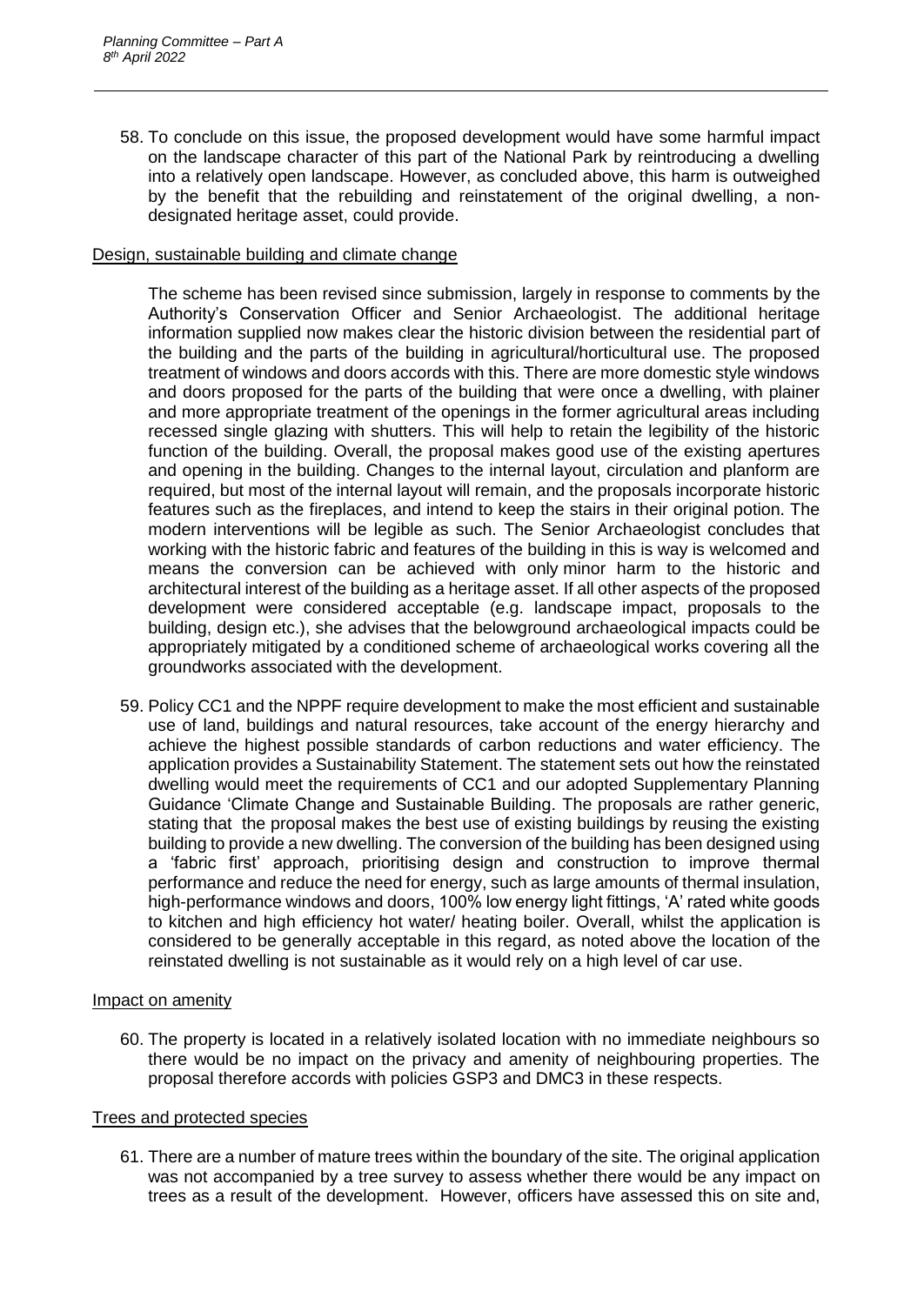subject to appropriate protection during construction and any necessary mitigation, the proposal is unlikely to affect any trees which are significant in the landscape or are otherwise important, in accordance with policy DMC13. The latest revised plans show some additional tree-planting to the rear of the buildings and the retention of the main trees around the site. They also show the loss of 9 of the smaller trees which are not considered to be important in terms of the landscape setting.

## Highway issues

62. Access to the site from Sir William Hill Road would remain as the existing, via the track that leads to the building. Three car parking spaces would be provided within the site boundary. The Highway Authority has no objection, subject to conditions. The proposals are therefore in accordance with Policy DMT3 and DMT8.

## Other Issues

63. If approved, a planning condition would be required to ensure that any new utility infrastructure on land in the applicant's ownership and control is installed underground to would ensure the proposal is in accordance with DM policies DMU1 and DMU2. As noted above, overhead lines would have an unacceptably intrusive impact of the landscape. The applicant's agent has confirmed that service lines on land in his ownership and control would be placed underground, and the revised plans show these along the route of the existing drive. However, it is still possible that overhead lines and poles could be erected in the highway on land outside the applicant's ownership and control; this would further exacerbate the visual impact of the development, contrary to policy L1.

## **Conclusion**

- 64. It is considered that the decision on the proposed development is finely balanced. On one hand, there is concern that it would introduce a dwelling into an isolated and unsustainable location in the open countryside, harming the landscape character of the area and that the works to the buildings themselves, whilst restoring some aspects of the non-designated assets, could harm historic and archaeological significance of the ruins of the existing buildings in the landscape. On the other hand, it is acknowledged that proposed development would provide a building that is a non-designated heritage asset, and which was previously (in part) a dwelling with a beneficial use. The applicant has sought to address the concerns that were raised when the application was considered in December 2021 and officers are now more comfortable with proposed scheme, in particular the definition of the curtilage. It is essential that the development does not result in the significant rebuilding of the existing building, otherwise the justification for an approval would be undermined and the development would be contrary to national and local policies which seek to restrict new development in the countryside.
- 65. Having taken into account all material considerations and the issues raised in representations and by Members in December 2021, we conclude that the proposed development is now acceptable on balance, subject to strict conditions. The application is therefore recommended for approval.

## **Human Rights**

66. Any human rights issues have been considered and addressed in the preparation of this report.

List of Background Papers (not previously published)